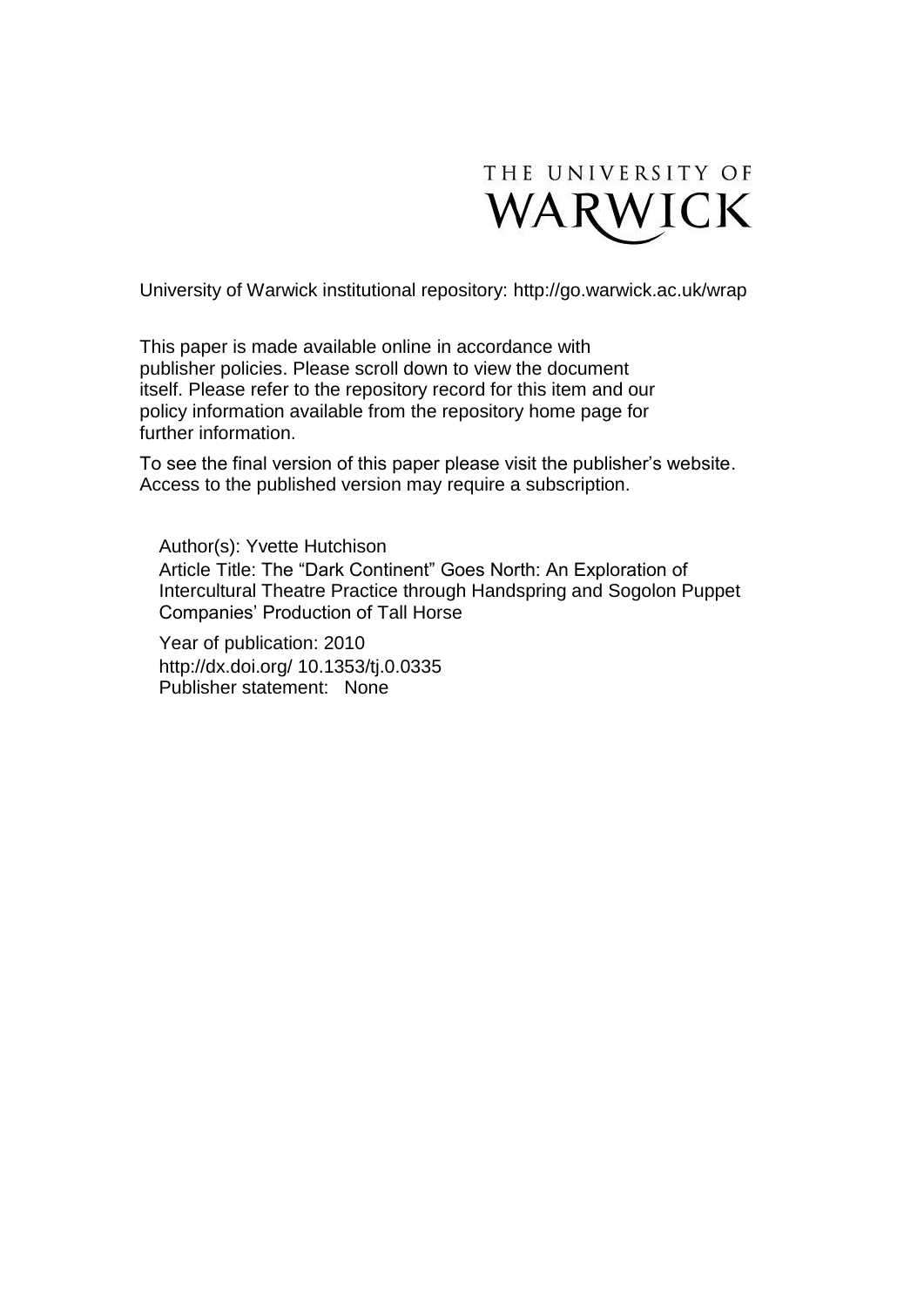# **The "Dark Continent" Goes North: An Exploration of Intercultural Theatre Practice through Handspring and Sogolon Puppet Companies' Production of** *Tall Horse*

## **Yvette Hutchison**

## **Theatre &Performance Studies, University of Warwick**

Copyright © (2010)The Johns Hopkins University Press. This article first appeared in *THEATRE JOURNAL*, Volume (62), No. 1, pages 57-74

This article is framed by the acute awareness that we live in a world in which the terms 'globalization' and 'cosmopolitanism' have become dominant. However, we cannot engage with these concepts without speaking about cultures and intersections between them. There are many complexities to these intersections, not the least is the way that cultures are represented, particularly in relation to the issues of voice, authorship, and hegemony. There has also been a shift from the focus on the nation-state as the center of cultural production to that of transnational corporations and media as playing a major role in defining cultural representation, production, and distribution. Then too there is an increasing movement of people across cultures and borders, usually for economic reasons—either temporarily to conduct business or as tourists, or more permanently to escape oppression and poverty through immigration, often as refugees.

## **Interculturalism Debated**

Although interculturalism has been simply defined by Julie Holledge and Joanne Tompkins as 'the meeting in the moment of performance of two or more cultural traditions,"<sup>1</sup> in their analysis of various examples they have highlighted the immense complexities of these interactions. From early in the discourse, the term 'interculturalism' has been highly contested: Daryl Chin has argued that it is a form of contemporary cultural imperialism,<sup>2</sup> Una Chaudhuri has suggested that it is a form of 'cultural rape,'<sup>3</sup> while Peter Brook has argued for it being the means to achieve a 'Third culture' of 'links.'<sup>4</sup>

The increasingly complex interactions across borders, both real and virtual, since the late twentieth century have brought new challenges for theatre practitioners, particularly in terms of asking what relation the new discourses of 'internationalism,' or globalization, have to postcolonial theory. Helen Gilbert has eloquently argued that the taxonomies of these moral, ethical, political, philosophical, and cultural arenas are complex and overlap.<sup>5</sup> In this article, I want to ask whether it is possible to move beyond the binaries and hierarchies that have characterized much of the cultural interactions between the West and formerly colonized countries, as articulated by Edward Said in *Culture and Imperialism* (1994). Also, how the practitioner negotiates between Brook's aspiration to work transculturally to create the "culture of links"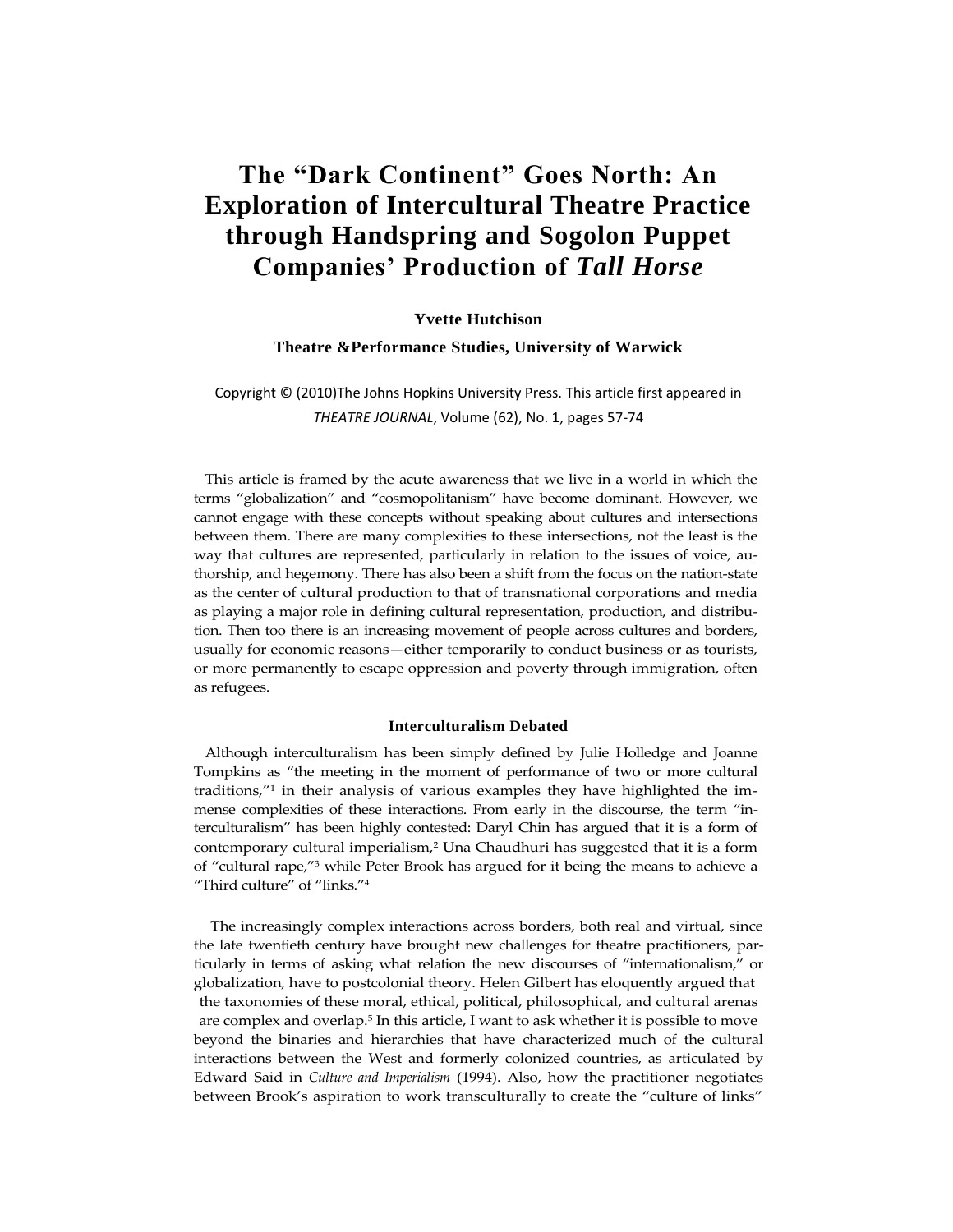that transcends a specific context; and Rustom Bharucha's insistence that intercultural practitioners remain vigilant regarding 'the ethics of representation underlying any cross-cultural exchange, and the social relationships that constitute it,' including the dangers of trivialization, appropriation, and economic exploitation.<sup>6</sup> The latter issue is especially significant as we consider how macroeconomics has become increasingly dominant in the determination of cultural production.

I begin by exploring the implications and limitations of Bharucha's suggestion that successful cross-cultural interaction can be achieved 'by confronting specificities (of particular cultures)" and accepting that "differences do not necessarily alienate people; if they are truly respected and acknowledged, then they can help us to understand what we have in common.'<sup>7</sup> However, if practitioners are to collaborate with one another, to what extent can these differences remain contextualised and specific?

Bharucha also rightly insists that in intercultural practice

the real challenge is to maintain the reciprocity of this dynamic. All too often, the self, or more precisely the ego dominates over the 'other' culture, which becomes a mere representation of one's own ethos. In exploring ourselves through another culture, one must ask what that particular culture receives from our intervention. Of what use is it if we alone gain from the encounter?<sup>8</sup>

And yet, one also has to acknowledge performance theorist Richard Schechner's argument that the consequence of intercultural exchange is "[f]or the self to see itself and become involved with that reflection or doubling as if it were another, is a postmodern experience.'<sup>9</sup> To what extent is the practitioner, and audience by implication, limited by his or her own perspective or sense of self? How can this limited sense of self be extended to seeing beyond, to bringing into the frame a simultaneous image of another, perhaps creating a palimpsest?

Bharucha has himself provided an extended frame for this investigation in the second and third sections of *Theatre and the World* (1993) and in *The Politics of Cultural Practice*  (2000).<sup>10</sup> In this latter work, he describes and analyzes how intracultural projects within India may be seen as models that redress issues of power, particularly in relation to the cultural gaze so prevalent in many intercultural exchanges, because they include 'detailed analysis of the social processes determining everyday life in other cultures.'<sup>11</sup> It also takes into account gender and class as well as race within the theatrical context, while always keeping in focus what to him is a fundamental question, whether intraor intercultural: What does the performance event contribute to the lives of the source communities and audiences?

This approach to intercultural interaction, which is both coherent in itself, while remaining respectful of differences, which addresses seemingly opposite theoretical positions, without either denying specific forms nor ossifying them within an apparently immutable form, informs my analysis of the production of *Tall Horse* (2004–05).

## *Tall Horse***: Assessing the Process of Intercultural Collaboration**

The intercultural collaboration between South Africa's Handspring Puppet Company (a mixed-race company) and the Malian Sogolon Puppet Company was first brokered by Alicia Adams, the vice president for international programming and dance at the John F. Kennedy Center in Washington, D.C., in June 1999. Initially, it was envisaged as a massive Broadway spectacular; however, when the funding fell through, the production was reconceptualized to something more local, both in scale and form. AngloGold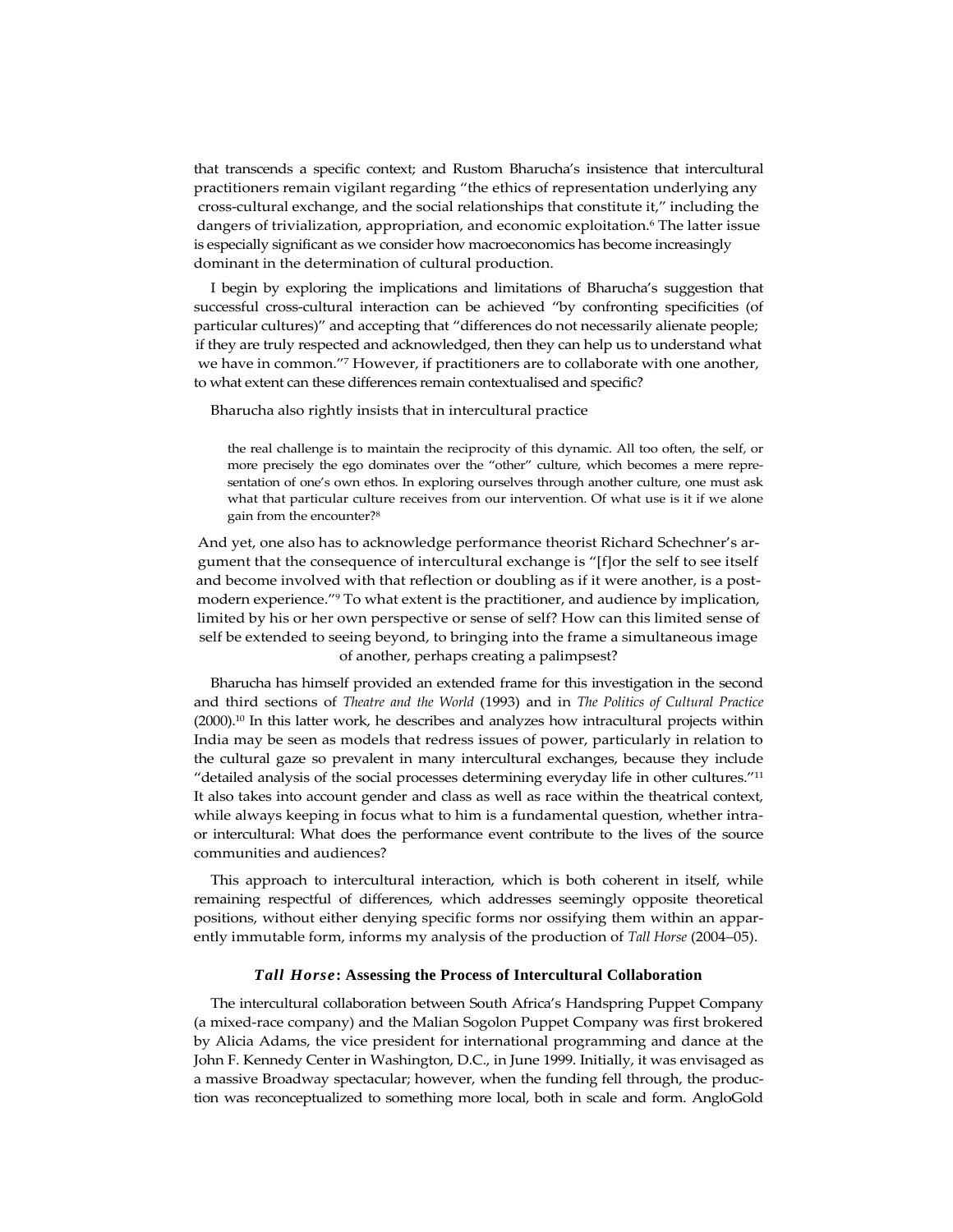Ashanti and Business and Arts South Africa agreed to fund it in 2002. It is significant that from the outset, it was economic concerns that profoundly defined the final production's outcome, as is clear in the analysis of the play's production process.

To fully appreciate the challenge of this project, one must fully appreciate the diversity of the participants: the project originators were Adrian Kohler and Basil Jones, from Handspring Puppet Company, and Yaya Coulibaly, the puppet-maker and director from Bamako, Mali. They were joined by Koffi Kôkô, a celebrated choreographer and high priest from Benin, and scriptwriter Khephra Burns from New York, as well South Africans Marthinus Basson as director, Jaco Bouwer as media artist, and Warrick Sony, the composer who works with instruments from Africa, Europe, and Asia. The diversity of peoples, cultures, and languages involved in this production raise obvious issues in relation to Bharucha's call for particularity and context; it also raised the specter of Brook's multicultural *Mahabharata,* with all the criticism that that production provoked. From the outset, the question was whether this would be a multicultural production, suggesting a transcultural focus on narrative over contextualized performance, coding, and reception, or would it be a more complex, negotiated process among and across cultures.

However, before beginning the specific analysis of the production and its processes, the companies need contextualization, as access to material published about either of them is limited. The Sogolon troupe performs in the Malian Segou puppet masquerade tradition under the direction of Yaya Coulibaly, a leading exponent and custodian of the Sogo bò puppet theatre. He was initiated into puppetry as an apprentice to his father from the age of ten, and formed his own company in 1980. He has since been recognized as a leading custodian of this puppet tradition, having inherited an extensive family collection of puppets, many of which date back to the nineteenth century.

Mary Jo Arnoldi's research on Segou puppetry outlines a detailed contextualization of the complexities of the form. She emphasizes that it cannot be ethnically defined, as both masks and puppets have originated from Bozo and Sòmonò fisherman and Bamana, Marka, and Maninka farmers, who have lived in the area for hundreds of years<sup>12</sup> and who also interact with other ethnic groups in the area. However, the ethnic groups do distinguish themselves from and compete with one another,<sup>13</sup> which suggests a complex intracultural tradition going back to at least the nineteenth century.<sup>14</sup>

The Sogo bò puppet masquerade is a calendula and cyclic theatre tradition performed today in many Bamana<sup>15</sup> communities under the auspices of the *kamalen ton*, the village youth association, and thus distinguishes itself from other ritual uses of puppets and masks in the community. Its name suggests aspects of entertainment and play that simultaneously allow each community to explore relationships between man and animal, youths and elders, and individual action and collective will, and ultimately to explore contemporary identity.<sup>16</sup> It consists of a series of some twenty masquerade sequences, each presenting a single dramatic character, that generally lasts between five and ten minutes. In these sequences, the drummers and women's chorus combine with the voiceless puppets to construct the dramatic world. The puppet performances are punctuated by short intervals of song and dance. The performances include all members of the community, men and women, young and old, and incorporate both religious and secular aspects of the societies, from uninitiated children, ages 7 to 14, to initiated men and women (from about 14 to 45 years of age) and the elders.<sup>17</sup> At these mask and puppet performances, predominantly large rod puppets represent animals ranging in size from two to six feet, although there are miniature rod and rod-and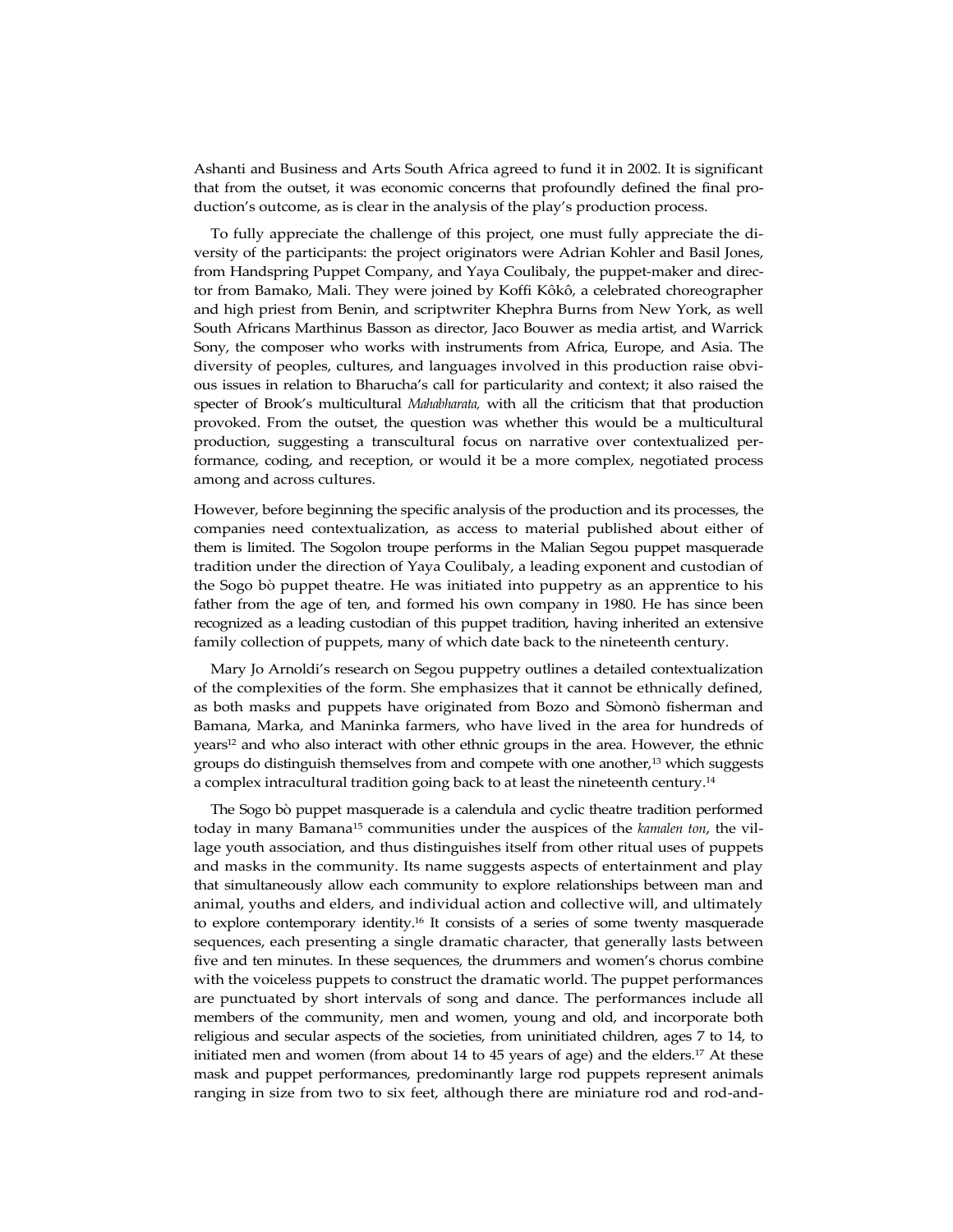string puppets and also sculptural figures that represent human or spirit figures with articulated arms. Within this tradition, the puppeteer is always hidden beneath the stage or within the puppet itself and operates the puppet from below or within.

Engagement with the form is complex, because the performances range from sacred and ritual performances, through the semi-sacred performance, to traditional and popular theatre (for example, the youth associations), all using masks and puppets. However, the rules attending the making and use of these differ.<sup>18</sup> It is important to note that the Sogolon Puppet Company's traveling and collaborative work focuses on popular secular performances. Thus while aspects of tradition and spirituality are inherent in the form, their Sogo bò puppet masquerade extends beyond encoding cultural values and beliefs to enabling the various communities to reinforce their part in Segu's political history and also "assert and renegotiate their [contemporary] identities,"<sup>19</sup> including a generational contestation of established opinion and tradition by the elders. It also reflects cultural shifts in a community that was predominantly animist in belief to becoming increasingly Islamic during the last forty years.<sup>20</sup> This is evidenced in the puppetry, which reflects both traditions simultaneously. For example, Arnoldi remembers finding a reference to a puppet performance during the feast that marked the end of Ramadan,<sup>21</sup> and Rene Bravman analyzes the significance of a small string puppet (*maani*) of a female figure whose attire and talismans are 'of the kind long associated with the work of Muslim clerics and Islam' in a way that 'suggests a remarkable blending of belief and the artistic imagination.<sup>22</sup> This suggests that to consider the puppetry brought by the Sogolon Puppet Company to South Africa is to engage with a theatre practice that has already had a long and complex history of intracultural negotiation and influence. Its context is deep and complex.

Although the Handspring Puppet Company has performed internationally and is highly regarded, apart from *Ubu and the Truth Commission<sup>23</sup>* and *Tall Horse*, <sup>24</sup> none of its texts have been published, and until December 2009, visual documentation of its work had been limited to some tantalizing thirteen-minute promotional videos.<sup>25</sup> Handspring was founded in Cape Town in 1981 by Basil Jones and Adrian Kohler and initially focused mainly on theatre for young people. It began developing an adult audience from 1985 onward and shifted toward more obviously postcolonial themes in its plays. The company works primarily through a collaborative process of improvising and devising texts, often adaptations of classic European texts, with actors and puppets. Its puppets are an eclectic mix of European marionette tradition, combined with Central- and East-Asian forms, particularly the Japanese Banraku style, where the puppeteers are visible.<sup>26</sup> However, Handspring has extended the role of the puppeteers by allowing them to interact with the puppets by means of facial and physical gesture. Since 1992, the company has been working with the visual artist and filmmaker William Kentridge to create multilayered performances that juxtapose back-projected images with the actors and puppets onstage to explore contemporary issues of the postcolonial African experience in *Woyceck on the Highveld* (1992), *Faustus in Africa!* (1994), and the *Ubu* projects (1998).<sup>27</sup>

It is evident from these brief descriptions that before the collaborative process that became *Tall Horse* began, the two companies' approaches to puppets and puppetry differed in many ways. The Malian puppets are intrinsically linked to complex, culturally situated traditions, with very specific modes both of making and moving the puppets.<sup>28</sup> Shifting such performance into a more diversified cultural context would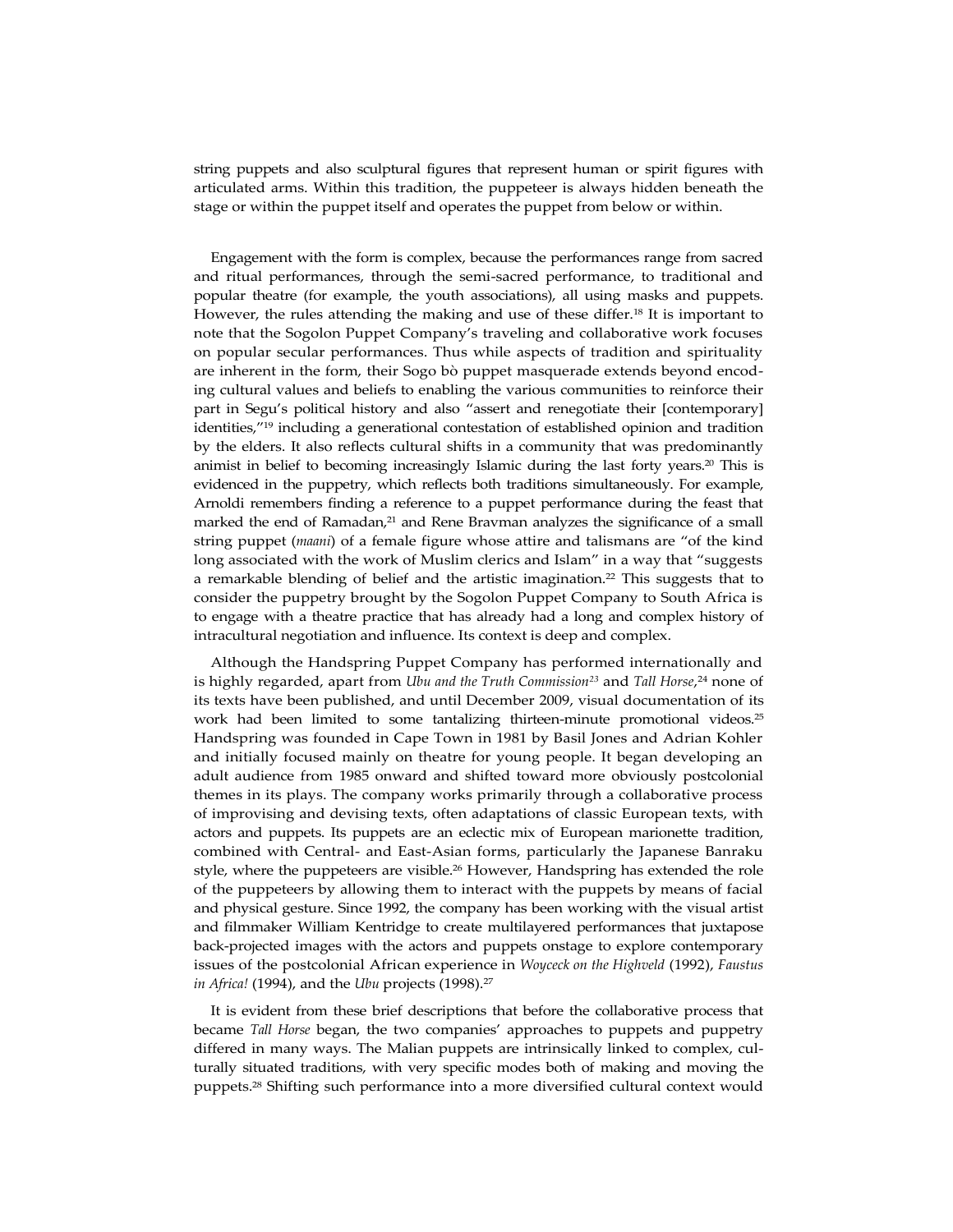be a very ambitious border-crossing, both physical and psychically for all involved, but perhaps more so for Sogolon, who agreed to work in South Africa and shift from a specific tradition of puppetry to work with the more eclectic Handspring Puppet Company, who had shaped its own forms rather than borrowing one from a theatre tradition that was situated within a specific sociohistoric cultural context.

#### **The Narrative of** *Tall Horse* **as Intercultural Exploration**

The story of the *Tall Horse* is based on a historic account of a giraffe named Sogo Jan<sup>29</sup> who is captured in southern Sudan, taken up the Nile River in a felucca, and shipped across the Mediterranean to France in 1826 as a gift for the king's menagerie. The giraffe, a bribe from Mehmet Ali, the Ottoman viceroy of Egypt, was intended to dissuade the French from becoming involved in the Greek war of independence. The animal wintered in Marseilles, and in the spring of 1827 took several months to walk to Paris, creating a sensation along the route and, some say, inspired the design of the Eiffel Tower. The story of this extraordinary journey is told by the giraffe's handler Atir, a freed Sudanese slave who, with wit and irony, interprets his discovery of France in this multimedia production. This story is framed by the contemporary story of Jean-Michel, a student from Paris who has traveled to Bamako, Mali, to research a collection of artifacts from nineteenth-century Egypt in the hope of finding 'anything that might relate to a certain slave belonging to a French consul in Egypt in  $1926$ ," $30$ who, he admits, is his ancestor.

The interculturalism of the piece occurs on both narrative and performance levels. Director Martinus Basson says that "[t]he starting point was an extraordinary animal going north. Something that people have not seen. So you have the familiar, from our point of view, travelling into the unfamiliar."<sup>31</sup> This starting point was important, because, as Erika Fischer-Lichte and colleagues have argued, successful intercultural exchange begins with the known, the local perspective, rather than that of an exotic Other.<sup>32</sup>

However, in order to communicate beyond the specific and local, *Tall Horse* explored the idea of a journey of both the giraffe and his handler Atir into Europe. At the same time, the play sought to explore Africa's relationship to Europe, particularly France. The links between this relationship and European science, philosophy, and politics are suggested by Dr. Konate in the first scene, where he asks the French student, Jean-Michel, about European Enlightenment:

DR. KONATE (*Grinding the noses* [*of an old mummy*] *with a mortar and pestle*): The Enlightenment. Did they find it? Your scientists were convinced they were finally seeing into the true nature of things. Europeans have ordered much of the world we inhabit and fixed everything in its place: plants, animals, men, predators and prey, "Enlightened Europe" and "Darkest Africa." Those who control the naming of things control our perceptions. And perception is reality, n'est-ce pas? But if you know where to look from you will be able to see.<sup>33</sup>

The juxtaposition of these culture perceptions and categories offers an ironic, and at times paradoxical, frame for Sogo Jan's journey from south to north that is not simply counter-hegemonic. For example, Dr. Konate is implicated by his own science and engagement with the 'needs' of Europe via the mummies that he sells either groundup as anti-aging creams<sup>34</sup> or whole to collectors, who use these to validate Europe's superior sense of itself. The paradox is centrally embodied in Sogo Jan herself, since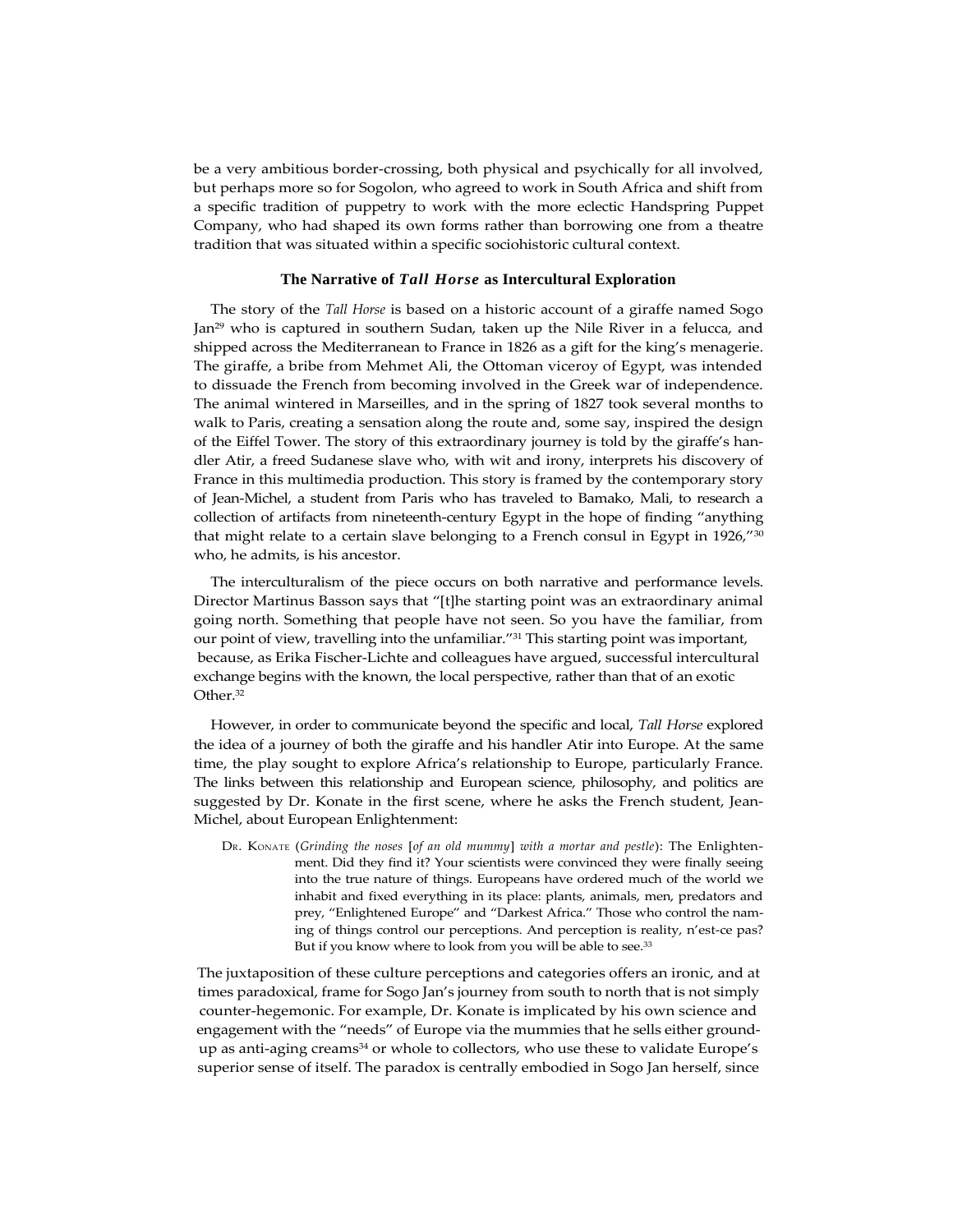giraffes do not fit into the neat binary categorizations of the Enlightenment. Giraffes are neither prey nor predator<sup>35</sup>—they are not generally hunted by any predator other than man, nor do they hunt. Sogo Jan also moves above and through both the African and European context, while being bound by them also. This opening speech establishes the central binaries that plague intercultural interaction and suggests that the play hopes to challenge and perhaps move beyond these binaries.

All the interactions in this play are focalized through Atir, a freed African slave who is forced to accompany the giraffe to Europe, since Sogo Jan will trust no one else and refuses to eat. This thematic focus raises several issues about relationships. The first is personal and local, between Atir and Sogo Jan, and explores issues surrounding choice and freedom. Atir is free, but chooses to accompany and stay with the giraffe in her imprisonment, because he learns to care for her personally. This may, by implication, be asking questions about the cross-border movements of people in our own day: How much is choice and where does it leave them regarding relationships, loyalties, and identity? It is interesting that this personal relationship is across species—perhaps suggesting a more radical challenge to the conceptualization of borders and binaries in cross-cultural interchange.

The focalization through Atir and Sogo Jan also raises questions regarding the place of stereotypes in intercultural encounters. Homi Bhabha has argued that stereotypes have been an important means of regulating authority within colonial discourse, because they can simultaneously distance the Other, while suggesting that the Other is something knowable and thus subjectifiable, something that can be studied, finalized, and known.<sup>36</sup> He goes on to suggest that mimicry is an important counter-hegemonic device, because it is 'constructed around ambivalence; in order to be effective, mimicry must continually produce its slippage, its excess, its difference. . . . the sign of a double articulation."<sup>37</sup> This "slippage," or doubleness, is important in the context of stereotyping, because it suggests both imitation and mockery. Mimicry reveals both the constructedness of the stereotype and the ambivalence of it in the colonialist discourse; it also suggests that stereotypes are hybridized and historicized constructs rather than simple states of being.

So 'darkest Africa' encounters 'enlightened Europe' in the meeting between the slave Atir and the exotic beast Sogo Jan and the French aristocrats, who consider themselves "enlightened" in their "curiosité" for "marvels and monstrosities."<sup>38</sup> The French "fawn and flutter over their living curios," $39$  with no real sense of Atir or Sogo Jan as living beings outside of the zoo, natural history museum, or traveling curios exhibit so common in nineteenth-century Europe.<sup>40</sup> This approach to them is important and framed by the larger approach to Africa as exotica. They discuss Atir and Sogo Jan along with references to the 'young negro playwright Dumas,' the acquisition of exotic mummies, both Negroid and pigmy, and 'a human foot with seven toes alleged to be of Egyptian origin.'<sup>41</sup> The arrival of Atir and Sogo Jan is said to evince an 'erotic and highly charged atmosphere,"<sup>42</sup> which alludes to stereotypes about African virility.

When St-Hilaire's examines the giraffe from head to toe—he measures her, and even takes samples of her droppings—the probing of the exotic becomes scientific. The Fashion Designer, who measures Sogo Jan, as if she were a model for the catwalk in order to locate "the essence of her being," $43$  is like the scientist. These scientific and cultural explorations exemplify the obvious objectifying of the giraffe for the purpose of knowing and naming, as well as the processes of cultural appropriation, as sug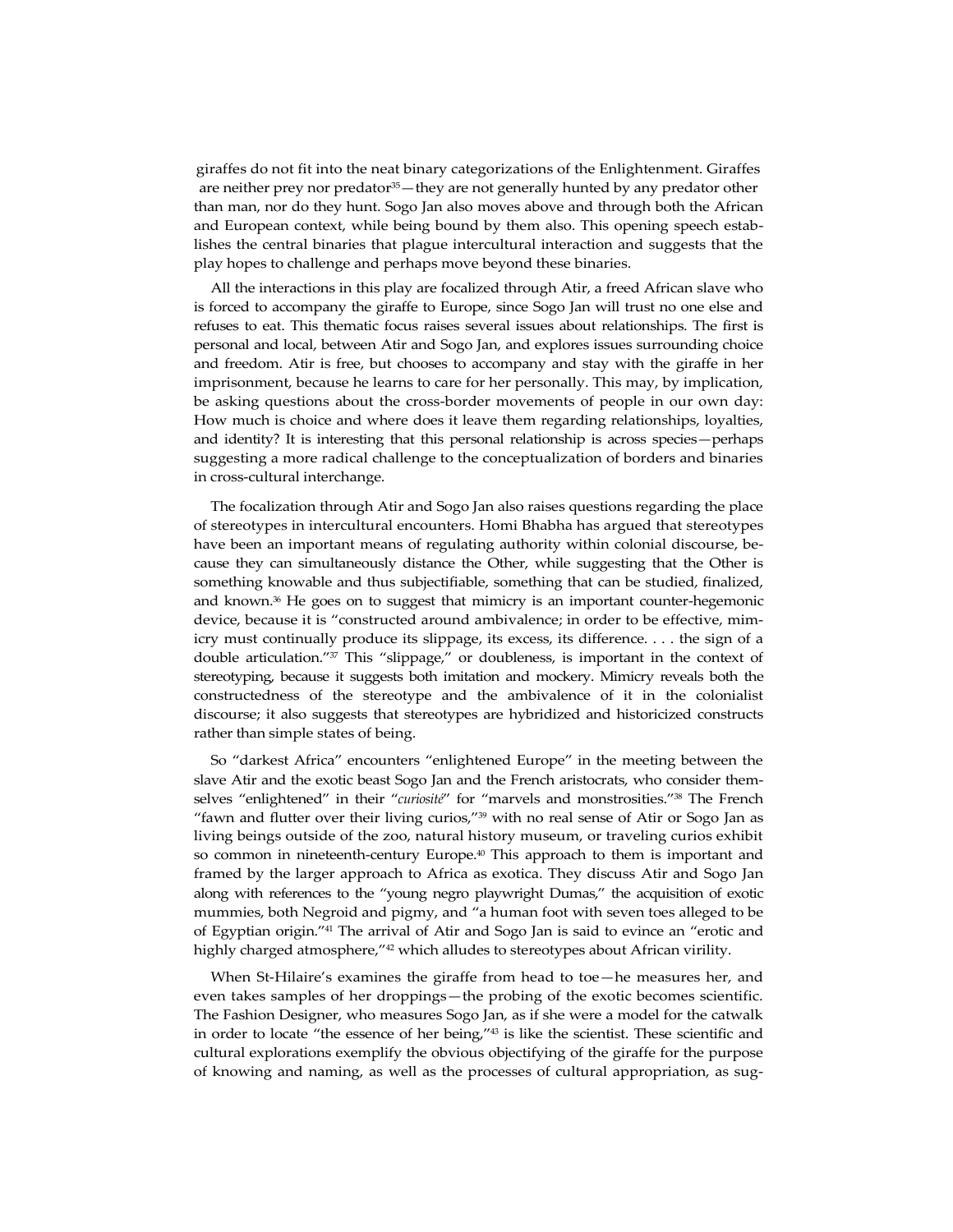gested in her later incarnations in fashion and the Eiffel Tower. The Fashion Designer also says that a "new longer neck-line is on the cutting edge of French fashion,"<sup>44</sup>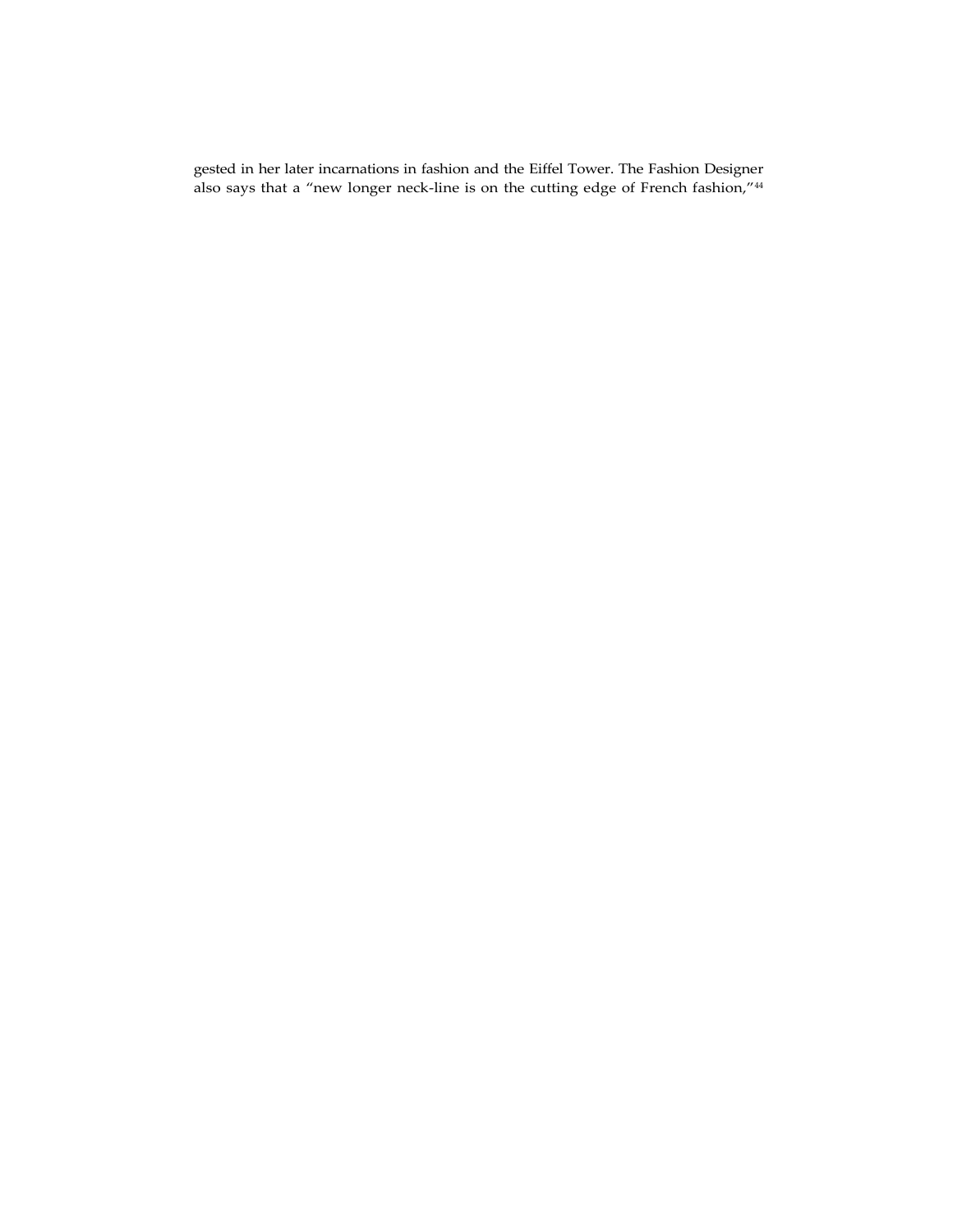suggesting her influence on contemporary culture. However, it also creates an ironic commentary on French society, because the play takes place at the start of the French Revolution. The Fashion Designer's comment parodically echoes earlier references to violence in France, with the guillotine and the Crusades, and children chopping off the head of a cat with a toy guillotine visually reference the political unrest in Lyon. These allusions take the audience back to stereotypes and mimicry and beg the question about our perspective on marvels and monstrosities: Who or what is marvelous, and what is monstrous? It also begins to deconstruct the binary of darkest Africa and enlightened Europe.

Not only France is challenged in relation to its projected stereotypes, however. Atir is seen to fall into the role of African exotic male, with 'each day a new lady lay in his arms.'<sup>45</sup> Later, he becomes the lover of Lady Clothilde, wife to Count Grandeville de Largemont, prefecture of Marseilles. She convinces Atir to adopt the clothes of a French dandy,<sup>46</sup> although he returns to Sudanese dress when he meets King Charles X. This ambiguous engagement of Atir with France raises the question about how Africa may understand itself when it reads back from a European perspective. It also explores whether identity may be refashioned outside of binaries: whether we can escape the notion that "[a]ntelope exist because lions must eat, and Africa exists for the benefit of Europe." $47$  In some ways, it proposes how a practitioner can move between the local / universal binaries offered by Bharucha and Brook, suggesting that in and through the specific context, we can ask larger questions about relationships and the construction of personal and cultural identity.

This co-dependency and interrelatedness of the personal and the broader sociopolitical context are supported by the political debates that occur throughout the play. First, the viceroy's gift is given to ensure that he will maintain control in the Mediterranean and that France is kept out of the conflict in Greece. The queen's first interaction with King Charles is about "the natural order of things," as she insists that "walking does not become you,"<sup>48</sup> thus suggesting how perception and power are interrelated. Later, she asks him why he is hunting instead of 'meeting with your generals and fabricating reasons to invade other countries. Why can't you be more pre-emptive, like America?'<sup>49</sup> And when Charles wants to know 'why we can't all get along?' she replies: 'Because it is not profitable.'<sup>50</sup> These references to broader politics and economics and their impact on individuals even two centuries ago indicate the complexities of exploring power and identity, and juxtaposes these to the naivety of Atir and Sogo Jan, who can have no sense of the significance of their part in these complex games. The contemporary extension is signaled by the newspaper reporter's response to the Egyptian viceroy offering to withdraw from Greece if France agrees to ally with him against the Turks: 'Who let the dogs out—woof, woof, woof.'<sup>51</sup>

## **Performance Form: Negotiating and Presenting Issues of Difference**

Ideas of political interrelatedness and the circulatory nature of history are extended by the performative and visual aspects of the play. One of the images reinforcing this idea throughout is that of dung being rolled about the stage. The discussion between Viceroy Mehmet Ali and the French Consul Drovetti about how to placate the French contextualizes the image:

MEHMET ALI: Do you know why the ancients of this god-forsaken land worshipped the scarab beetle?

DRovETTI: I believe your Highness, that it symbolized the regeneration of life.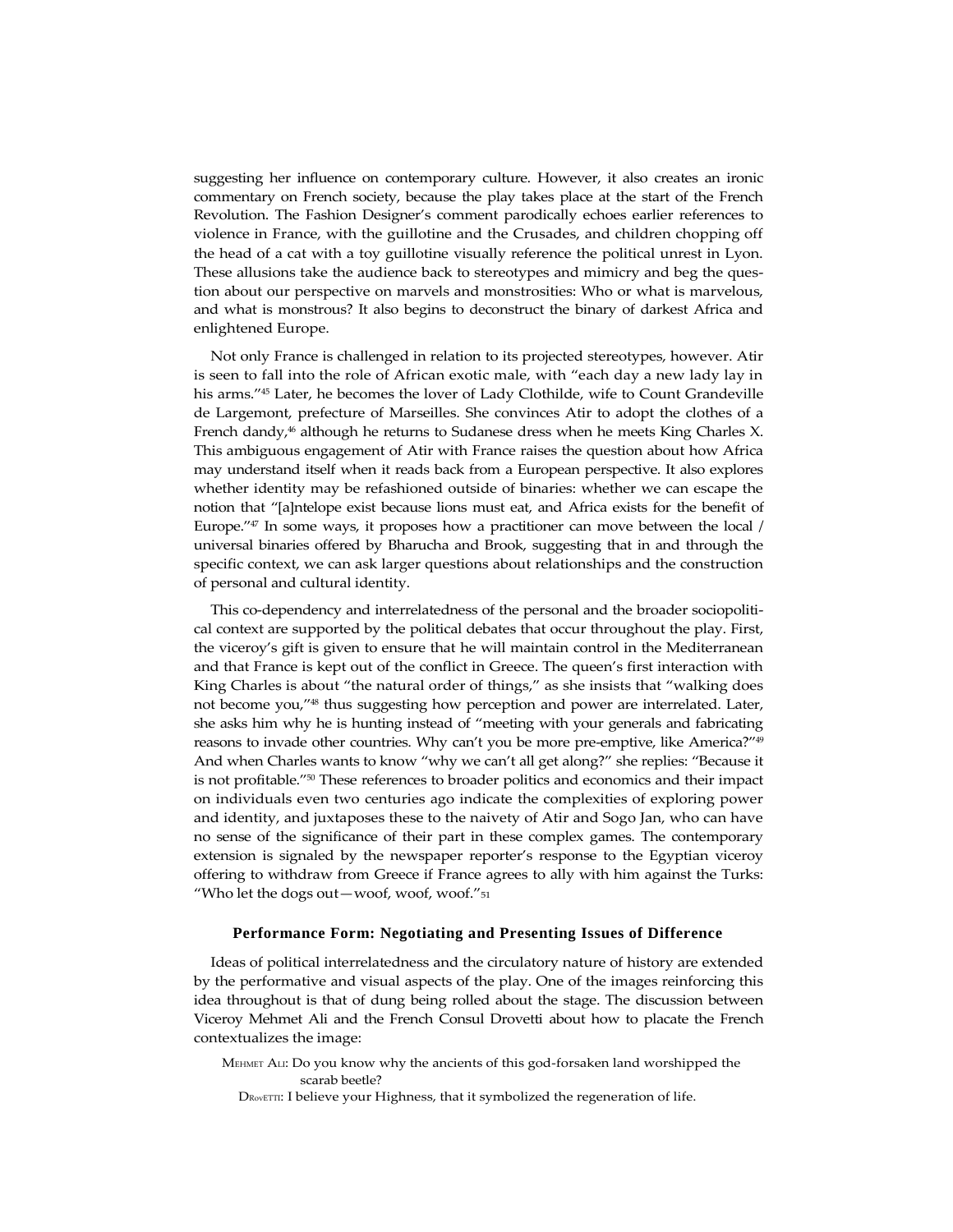(*From Mehmet Ali's massive belly beneath his robes emerges the scarab with a ball of dung, which he* [*his hands come off the puppet*] *rolls around the stage.*)

MEHMET ALI: It rolls a ball of dung around, like the sun rolls across the sky. And out of the dung comes new life, the little hatchling beetles. Egypt is a dung heap, Drovetti. But out of that heap of black slaves and the decay of its dead past, we are bringing new life to the present. We are rolling, Drovetti. You and I are the dung beetles of Egypt. And that places us in the company of the gods.<sup>52</sup>

Throughout the play, particularly during political commentary, the hands continue to roll dung around the stage, thus reminding the audience of the role Egypt has played as the gateway between North and South, East and West for centuries of history. It also suggests how difficult it is to separate histories, and perhaps also mythologies, from contemporary local politics.

Similar performative layering is evidenced in the use of back projection and puppets. Projections of highly digitalized images, which include Islamic patterns, images of the Grand Mosque, Greece, and a cross and crescent moon, punctuate the play; at other times, we see a map of the Nile, palm trees, birds, and boats as Atir and Sogo Jan travel; a shadow puppet play comments on Atir and Clothilde's love scene; and, finally, a giraffe walks across the Parisian skyline and turns into the Eiffel Tower. These images juxtapose the local with the global, suggesting contesting contexts and influences on the specific moment; this layers the narrative, offering a contrapuntal, complex response to what seems like a linear journey from Africa to Europe.

The puppets, who provide an important perspective on the debate over perception and representation, break the binary of one group speaking about or representing another. Puppets represent all of the characters, except for the African youths Atir and Jean-Michel and scientists Dr. Konate and Geoffroy St-Hilaire. Atir and Jean-Michel are both naïve men who represent the displaced Dark Continent. They seek a way 'home,' but get caught up in wider concerns: Atir by the giraffe, and Jean-Michel by his own past. The more sophisticated scientists, Dr. Konate and St-Hilaire, approach both their own culture and the one they are encountering ironically. It is important that the two actors each play both an European and African character, because this creates a balance of perspectives whereby each representation is both constructed and simultaneously critiqued, and we are left with neither an overwhelming sense of naivety nor sophistication for either culture.

The puppets themselves are important. There were sixty puppets of fourteen different types in the show, ranging from full-body *castelets* to rod puppets.<sup>53</sup> The Malian tradition is nonrealistic and uses color to suggest status; for example, the queen Marie-Therese is reminiscent of the Malian divinity Farrow who is blue, with a prominent bust to indicate her fecundity. She is also meters tall. The king is 'worn' strapped in front of the body of his operator. These are strange representations of French royalty and thus distance the audience from the figures twice: first, because they are puppets; and second, because of the unfamiliar aesthetic. This use of a nonrealistic form serves to highlight that the characters are clearly not real, but representations of an idea. This in itself evidences compromise as an important modus operandi in intercultural exchange, as it involved the Malian puppeteers agreeing to work visibly and give voice to the puppets—two divergences from traditional Sogo bò masquerade puppetry where the puppeteers are hidden and the puppets silent. It was an important innovation insofar as it allowed the puppets to draw attention to their own artifice, because the puppeteers visibly speak for and manipulate them.<sup>54</sup> This provides a self-reflexive trope, suggesting how representation and interaction may be manipulated, while exploring the place, use, and construction of cultural stereotypes and forms of Otherness.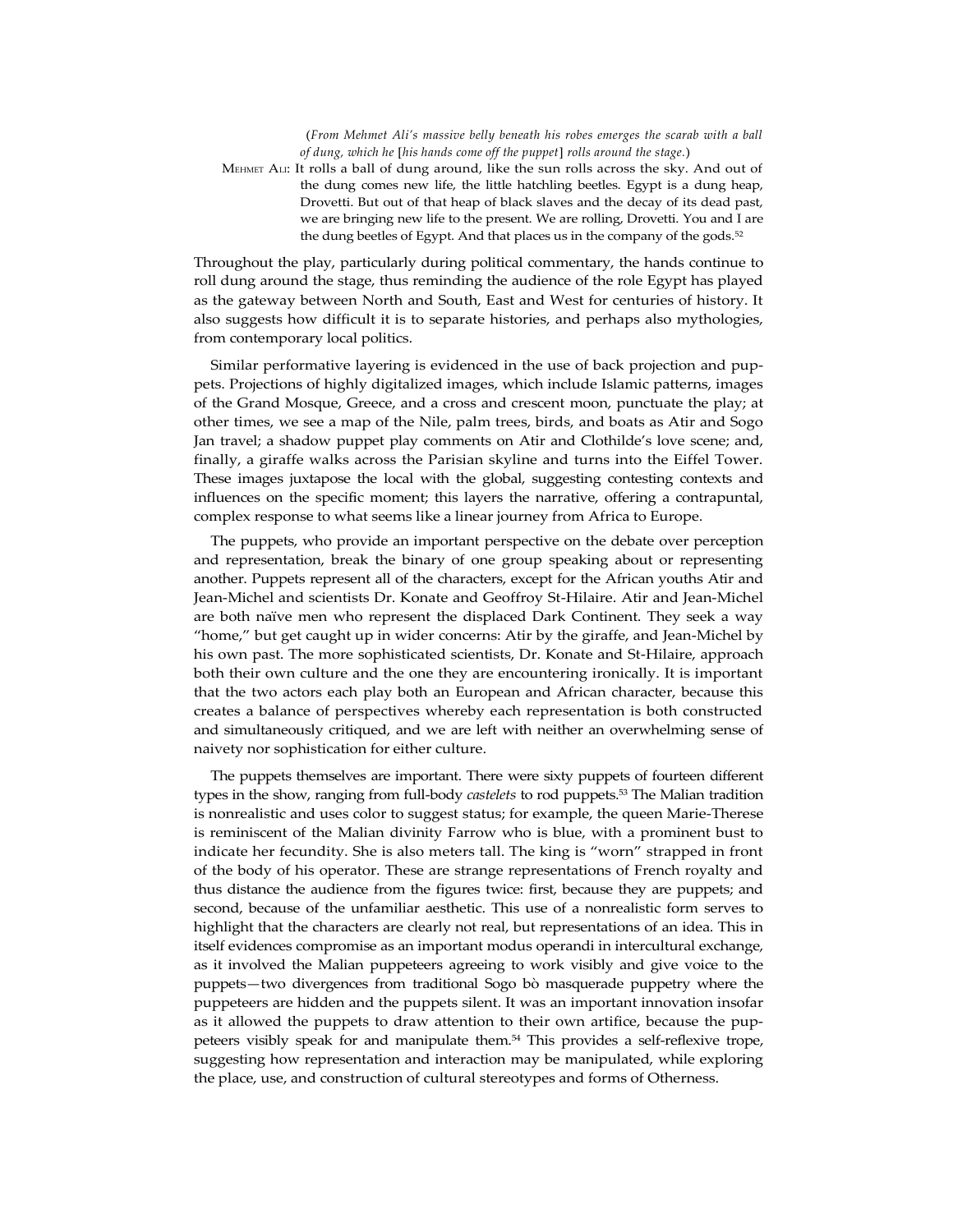The significance of this for exploring intercultural interactions is suggested by Bill Ashcroft's argument that major keys to resistance of the constructed colonial stereotype include the control of textual representation, the appropriation of language, and the interpolation into dominant systems of cultural production.<sup>55</sup> I would argue, however, that the use of puppets here goes beyond resisting constructed stereotypes to challenge the binary that underpins them, thus achieving Ashcroft's concept of interpolation, which, he argues 'gestures to the capacity to interpose, to intervene, to interject a wide range of counter-discursive tactics into the dominant discourse without asserting a unified anti-imperial intention, or a separate oppositional purity."<sup>56</sup> The use of nonrealist forms of puppets, manipulators, back-projection, and music combine to present not only a narrative of cultural interaction, but also make visible the complexities of the elements that effect such interaction, and the constructed nature of the representations, that are also interdependent on one another and their context for their meaning. In this way, the performance itself challenges notions of authenticity; it also blurs binaries to create the necessary distance, self-criticality, and self-reflexivity to enable movement beyond the specific and local toward the new and hybrid. They are neither so broadly universal as to have no real meaning, nor so specific and local as to be irrelevant in the wider context. So much for the representation and narrative of the production, but what of the process itself? Often intercultural work is critiqued for its hegemonies of production.

#### **Hegemonies of Production**

This project faced many challenges. The first was a very truncated production process, with a week-long development workshop (February 2004) during which the key participants met one another, explored, and negotiated the hundred-page bi-lingual English–French script, which had been written in New York City by a writer experienced in television and film though not theatre generally nor puppet theatre in particular.

They experimented with the puppets created by Yaya Coulibaly in Mali and those created by the Handspring team; they also had to develop and present a reasonably convincing work-in-progress to their main funder, AngloGold Ashanti. The rehearsal process that followed was only seven weeks long.

The first issue inherent in intercultural practice is that of language and translation. In the first instance, it is a literal problem. Of the twelve performers, four were Malians who spoke French and Bamana; the other eight performers, the director, and the video animator were South Africans who spoke fluent English, but their mother tongues were Xhosa, Afrikaans, or Zulu. The director is very articulate and thus his preferred mode of directing is to give fast instructions in English, which not all the Malians understood. Because the project could not fund a full-time translator, local university students had volunteered to act as translators, but their attendance was erratic and their language skills uneven. Thus linguistics and the processes of understanding fundamentally challenged all participants in this project. Indirectly, issues of language raised issues of power, insofar as those who did not fully understand what was being said were at a disadvantage in terms of responding and participating, which lessened their ability to advocate a position in the project.

A further issue was the need to translate the languages of performance. The performers had to master completely new skills, ranging from puppetry to stilt-walking, dancing, drumming, and particular kinds of rhythmic singing in Bamana. Another cultural frame was introduced by the West African choreographer Koffi Kôkô, whose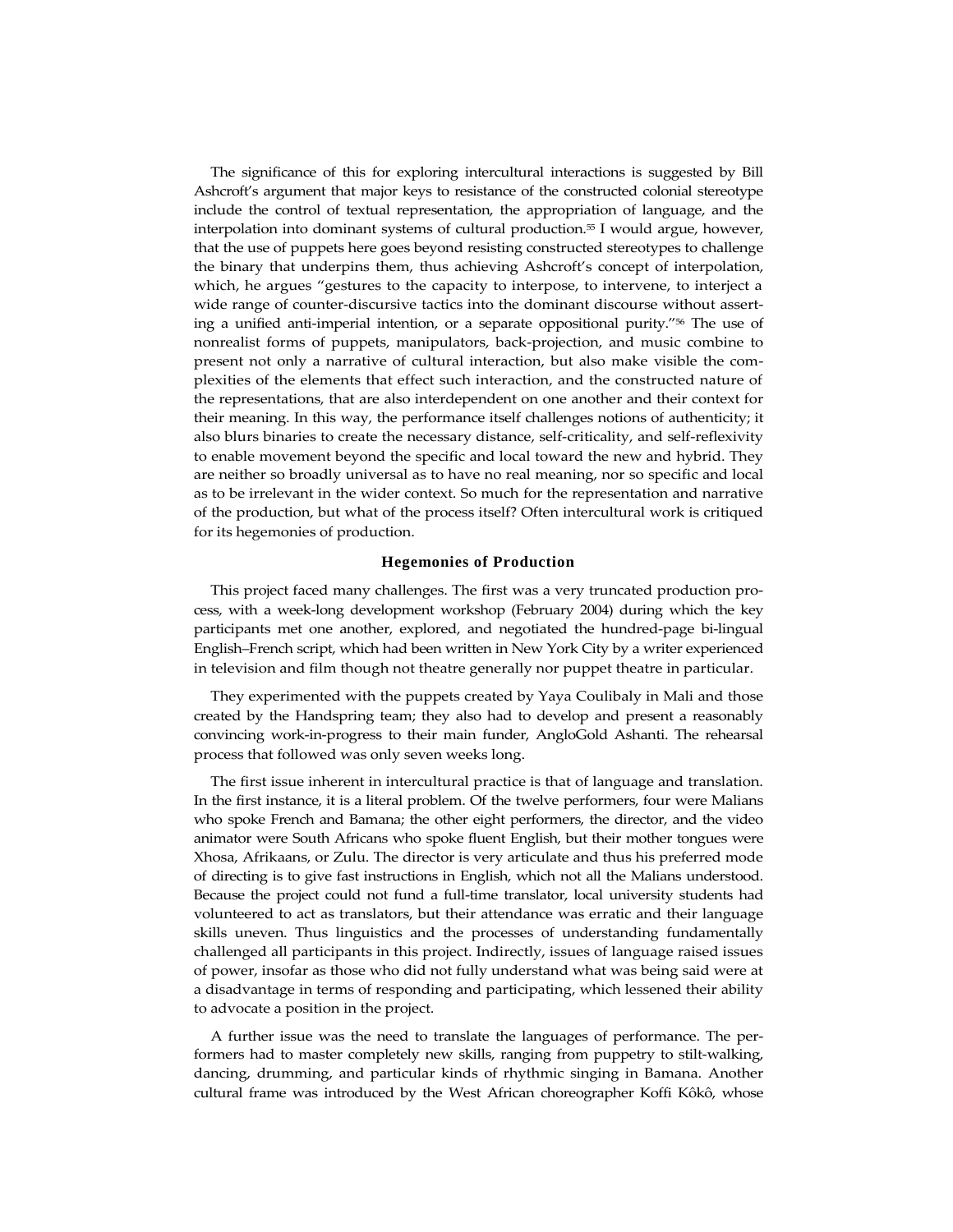particular approach to the performer's use of energy and presence in the body onstage is based on his work as an animist priest in Benin. This approach was difficult for the South African performers, who found the demand simply to trust the process and direction, without explanation, very challenging, since they are used to understanding first and then moving into a role or performance mode. $57$  In his workshop presented at the drama department of the University of Stellenbosch (South Africa) on 20 August 2004, Kôkô stated that his work is always created from a religious context. This shifted his work with the cast from creating iconic representation to symbolic and metaphysical referencing in the way they found the energies in their bodies to the signification of their gestures or movements. This suggests that both the performers and audience could only engage with the choreography and methods through which it was created to the extent that they understood the forms and references. Ultimately, this aspect of the choreography was abandoned, as the production shifted from workshops to rehearsals and the performances, which highlights limitations in how far cultures can interact and integrate frames when they have strongly predetermined meanings.

Simultaneously, the cast was learning to manipulate the fourteen different types of puppets. This meant having to relearn puppetry skills, perhaps also having to unlearn entrenched styles. For the Sogolon puppeteers, it meant appearing visibly before an audience and vocalizing text; for Handspring, it meant working with masks and puppets that, for example, did not have articulated limbs, or were solid and sculptural and very large. These considerations highlight the degree of openness and depth of commitment and trust required in an intercultural venture; it also raises questions regarding the degree to which performers can grasp a new form when they're given a very limited time for training and rehearsal.

Another challenge was the very different styles of teaching and working of the director, the choreographer, and the puppet masters. Each key player demanded something particular and often something new from the performers. These demands had to be reconciled with one another and the performers in order to create a coherent and powerful narrative for the production. Basil Jones summarized the complexities of the process:

We've been through very hard times with this project. And very dark times when it seemed totally impossible. I feel that it's much more within the bounds of possibility. Now, it's much more . . . you know, it's easier to control. But it's still terribly difficult. We've got fourteen different types of puppet, and people that are not used to them. And a director that likes [stage] business. . . . It seems like a thousand layers.<sup>58</sup>

The key to creating coherence in a production lies with its director. Marthinus Basson is renowned in South African as a director with thirty years of innovative and exciting work ranging from dance and musicals to drama and opera. Thus the issue of dominance in a collaborative process was significant, because, as Marvin Carlson suggests, it is the reputations of Brook and Mnouchkine as 'two of the world's best-known European directors<sup>"59</sup> that limit real intercultural negotiation in their productions:

The influence and the reputation of the producing organizations is of such great power that even had they wished to preserve the authentic Otherness of the Indian experience, Brook and Mnouchkine would have found it extremely difficult to do so. The contest would have been too unbalanced from the beginning. 60

It was thus important that this was not the inevitable outcome of this production, that Basson's reputation and vision would not overshadow the possibilities of real collaboration. While it is true that general oversight and a unifying concept are important, if they are too dominant, real innovations can be compromised. In the production of *Tall*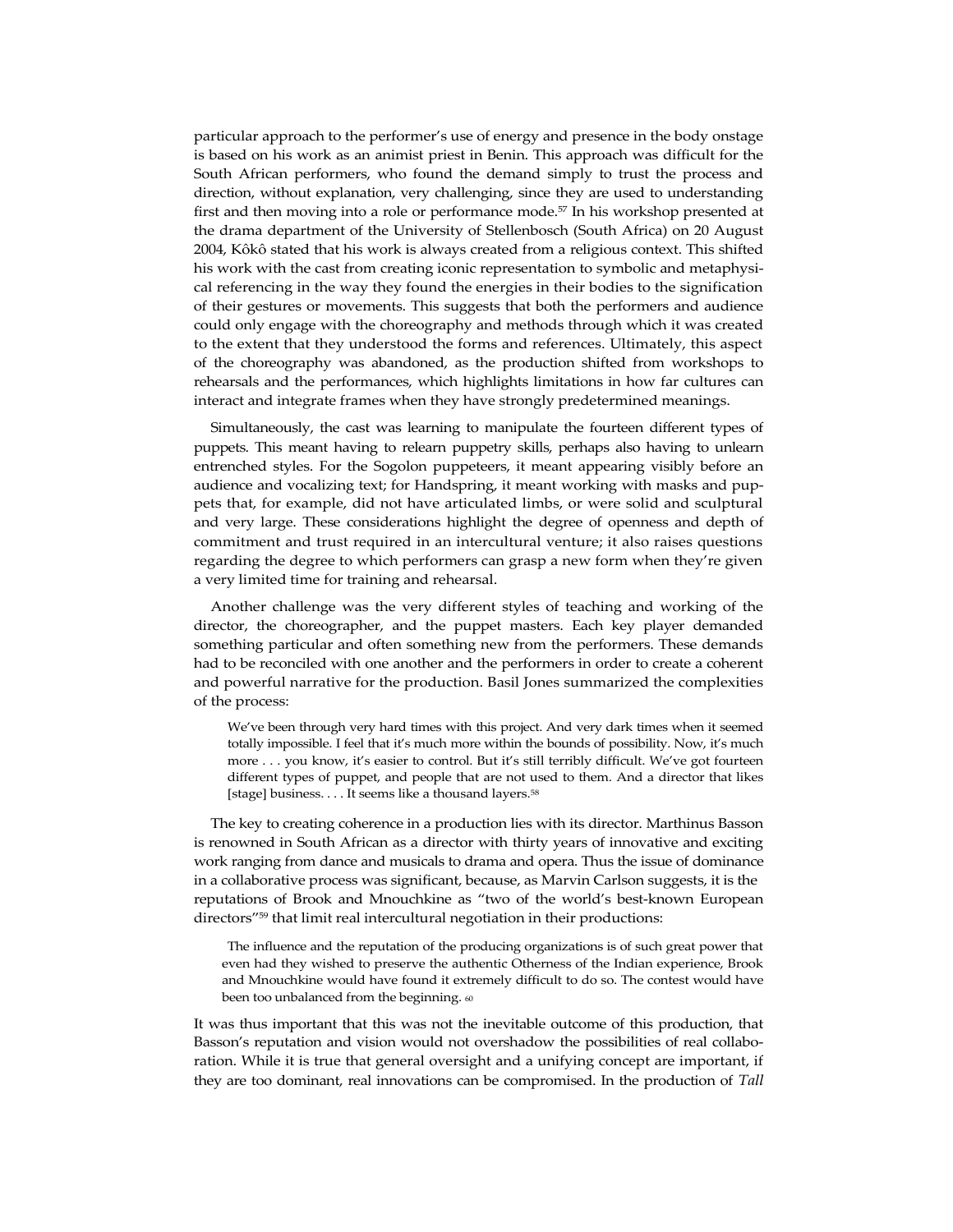*Horse*, all of the key participants have significant reputations in their cultures, but no single individual seemed to dominate the process of defining the project.

Basson's skills as a director were, however, crucial to the realization of this production. They are exemplified in the way he negotiated conflicts that arose from the need to cut the hundred-page script, which originally ran for two hours, as well as conflicts between the script and the puppet form. The scriptwriter, Khephra Burns, had little theatre- and no puppet-writing experience before this production. He had created a complex, witty text, which was to be spoken in English and French, depending on the speaker. However, the strengths of the script as a sophisticated exploration of complex ideas were often at odds with the needs of puppet theatre, which demands a simple script based on character types and clear lines of conflict. As Marie Kruger points out, changes of emotion are signaled through the moving parts of the face and limbs of the puppets,<sup>61</sup> which makes extended dialogue and complex emotional shifts potentially deadly in puppet theatre. Thus scenes like the soirée and presentation of the giraffe to the king were far too long and subtle, as seen by their diminished role in the 2005 production and final script. It is also clear, however, that the text was exploring important discourses on cultural interaction, and thus the scene had to remain in the production.

Basson, who created strong and spectacular images and used them to tell the story, overcame many of these problems. He utilized not only the puppets, but other visual aspects as well to build the architecture of the production; for example, each time the full-size giraffe appeared onstage, silhouetted against the back of the stage, it provoked an audible response from the audience. The computerized back projections were used to smooth transitions, as well as to layer sections of potentially static dialogue like that between Drovetti and the Viceroy, where the background offers images of colonial Africa and other very obviously computerized images of green grids that morph into pyramids, filled with giraffe patterns, suggesting how identity and cultural interaction is constructed and may change. The background also juxtaposes the technologized modern world with the idea of ancient Egypt.

That there were problems was clear; however, the difficulties experienced highlight issues related to intercultural productions. This was not a dry attempt to document or rehearse some timeless African tradition that is venerable and distant; rather, the production is of interest, because it attempted to translate various ideas and traditions into something new and accessible. All aspects of the performance were alive, fluid, and needed negotiation, from the language negotiation between the English spoken in South Africa and the French of Mali and the text provided by a writer in New York. The companies had to negotiate cultures, languages, traditions, and performance techniques in workshops, $62$  rehearsals, and through an international tour to Europe and the United States. These negotiations resulted in innovations, such as, for example, Kohler allowing his puppets to be painted, whereas previously he had worked only in natural wood, and the Sogolon Company creating hollowed-out puppets to facilitate the work of the South African artists, who found the solid puppets too heavy. Coulibaly suggests that this compromise gave them a 'freedom, we don't have this constraint' of not allowing the puppet to break and thus exposing its animating spirit, as defined in the Malian  $context<sup>63</sup>$ . The titular figure of the giraffe embodies innovation through collaborative compromise, as the Malian *castelet* formed the basic design of the giraffe, which was combined with the Handspring Company's use of rods and contemporary materials for the neck to create the magnificent five-meter-tall giraffe puppet in which two actors performed. Additionally, the formal theatre venue, with its decor, lighting, and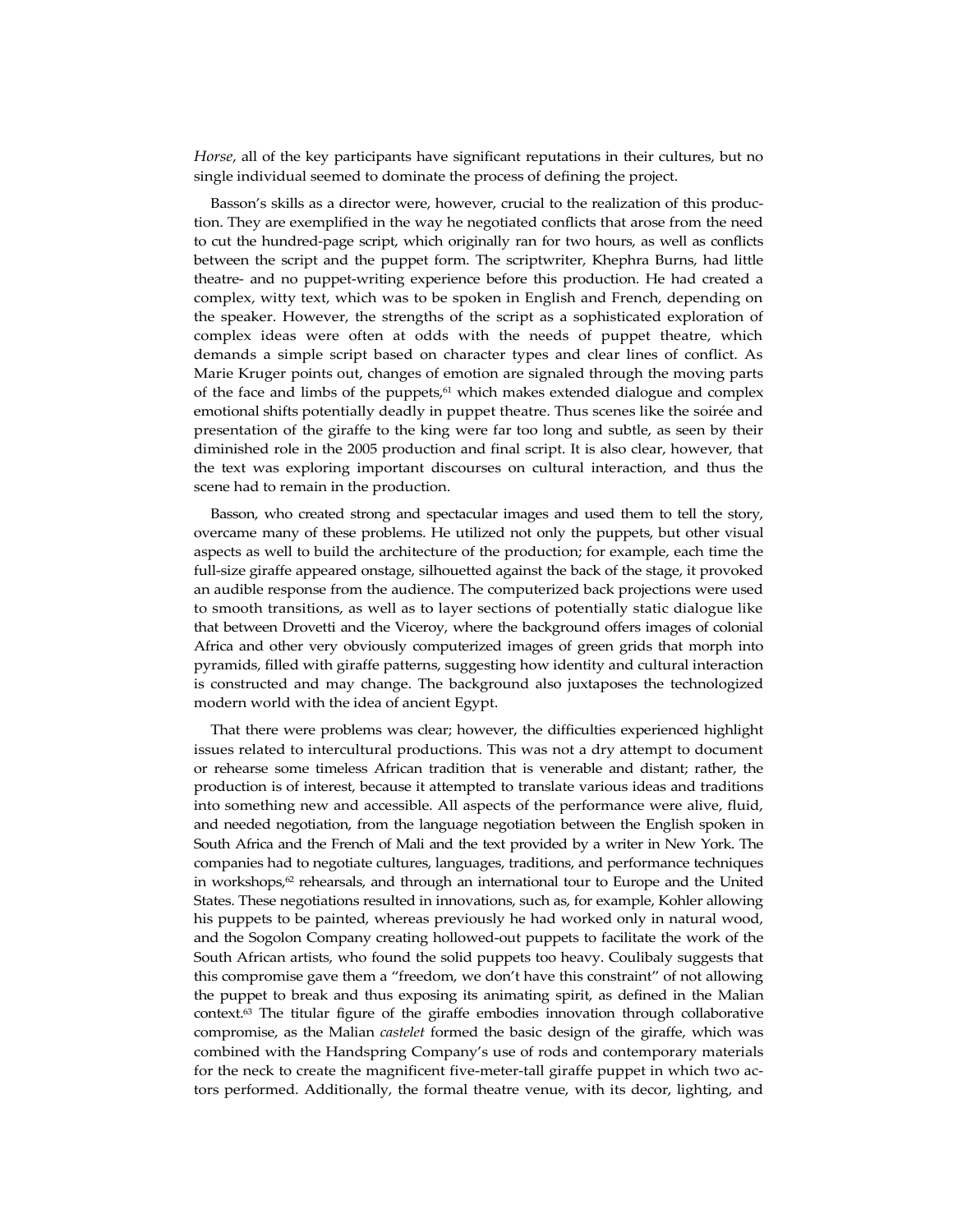sound system, and back projections further removed the production from the context of Bamana Sogo bò performances. However, this collaboration provoked Handspring to work responsively, with more improvisation in performance. Thus all participants had to learn, adapt, and share their knowledge and experience.

One of the most negative aspects of the project concerns language: the Malians did not have an equal say in the production, predominantly because of language (and because the project was developed in South Africa). This underlines the significance of context and the impact that economy and resources have, consciously or not, on intercultural interaction. The key seems to be compromise. Petrus du Preez, a researcher on the project who included an in-depth analysis of the process in his doctoral dissertation on African puppets, felt that 'Basson's vision of the production was not the most important vision. Too many concessions had to be made in order to satisfy the different artists and this led to a wooden first performance."<sup>64</sup> Basson agreed that there were "too many cooks," and this added a lot of stress.<sup>65</sup> However, he also says that "[w]hat was however a magnificent experience was to get to know 2 different puppet traditions, the mastercarvers of the 2 styles of puppets.' Coulibaly also insisted that '*Tall Horse* is not the project of one individual. It belongs to all of us. No-one can say 'It's mine.' This is an encounter between people with the same desire: to make a piece of work."<sup>66</sup>

Perhaps the ultimate test is Bharucha's insistence that a central aspect of exchange has to be what each culture gains from the interaction. It is clear that despite frustrations, much was gained from this interaction. Ultimately, the willingness to make the work, even at the expense of initial conceptions, knowledge, or traditions, seems to be one of the most important features of intercultural exchange. Although, as Patrice Pavis argues, the exchange is never completely balanced, the importance of *negotiating* voice, power, authorship, and ownership is crucial. Related to this is the process of developing the trust and understanding of the other persons and cultures throughout the process.

Assistant director Mervyn Millar says that the central figure of the giraffe provides a dramatic metaphor for the importance of the negotiation process:

The progress of *Tall Horse* has been challenged constantly, by miscommunication, by difficulties to do with place, distance and language, by contrasting styles struggling to find a common rhythm. Like the two puppeteers in the giraffe, strapped together in a cage, the collaborators in *Tall Horse* have sometimes pulled against one another and come close to falling. They've needed to find an instinctive connection to walk on stilts successfully. But in 2005 it began to feel as if the companies were walking in step. Each time a run of *Tall Horse* is set up, the collaboration is renewed, these artists trust each other a little more, and the connection between the groups, on and off stage, becomes stronger.<sup>67</sup>

#### **Audience Reception**

Reception is another controversial aspect of intercultural performance practice. Often a production receives varied and often highly emotive responses, because the form is inaccessible or misunderstood in the new context. Pavis argues that 'human culture

is a system of signification [codes] which allows a society or group to understand itself in relation to the world.'<sup>68</sup> One implication of 'borrowing' from one culture to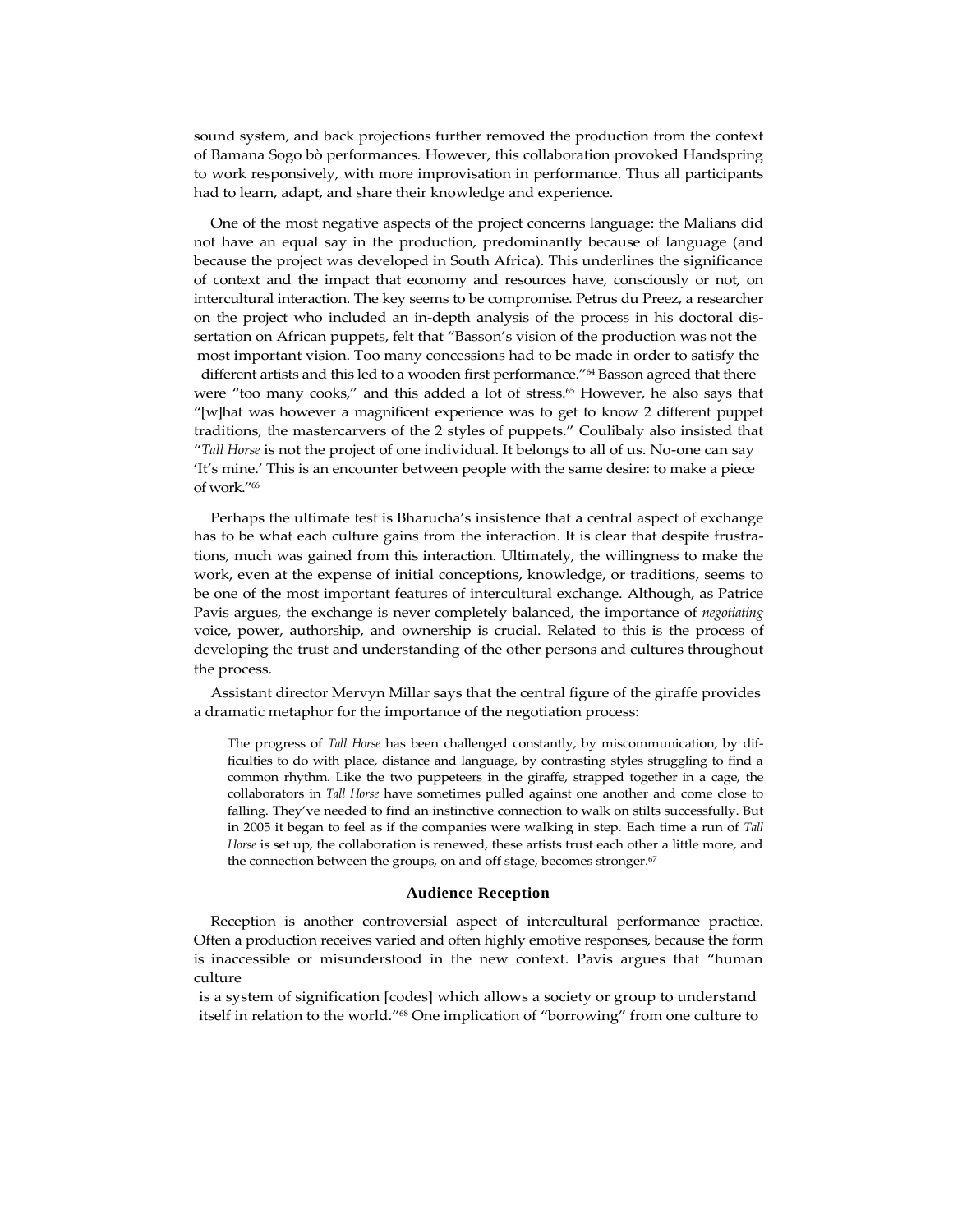another may be that where the host culture understands the codified form, the new or wider audience does not.

One of the strengths of *Tall Horse* is that the production did not depend on a priori knowledge of Malian puppetry or of the Handspring Puppet Company's eclectic forms. As a popular performance form, puppetry perhaps allows an audience more freedom to respond to the narrative than do more realistic forms. This nonrealism may also facilitate the audience's engagement with challenging ideas without requiring a resolved perspective on cultural interaction. Perhaps, then, the layering of the narrative with multimedia and puppets that interact with actors created juxtapositions that allowed for a complexity of response that no single one of these forms could have achieved alone.

Consequently, as the audience follows this extraordinary animal's journey from South to North, it experiences a number of dislocations of cultural perspective about both Africa and Europe and their relationship to each other, which challenges both how we believe we see ourselves and others and how we remember and influence one another. Who would imagine that a giraffe could be the inspiration for both new fashions in dress<sup>69</sup> and the Eiffel Tower, the quintessential icon of France?

The final word of the play concerns cultural exchange and migration. Jean-Michel asks whether Atir ever returned to Africa, and Dr. Konate replies: 'You're here. A seed blown far from the tree can still become a forest." $\frac{70}{10}$  This again emphasizes the cyclical nature of history and interactions and demonstrates that cultural exchanges, both physical and psychic, are not linear and that borders are crossed, that new peoples and worlds can be negotiated.

Finally, it seems that two things are essential for any kind of real intercultural exchange, apart from sensitivity and respect for one another. The first is sufficient resources. As Basson says, 'If one wants to do this work it takes time and lots of money. Both luxuries here  $\left[$  in Africa $\right]$ ."<sup>71</sup> The implication of this assertion is that the North, here represented by Europe, will inevitably initiate, define, and dominate intercultural interactions, unless South–South interaction can somehow be facilitated economically. The second issue involves cultural perspective. This is difficult to attain when artists and audience are too close to a particular culture and the issues represented in the performance to have perspective, or when they don't pause to step back, learn, and consider difference, the possibilities of something new. Once again, both time and money are needed to truly engage with another culture in and through a theatrical production process. Both of these issues are significant and cannot be overcome or dismissed easily.

However, the final word must be positive and is best given by Coulibaly, who insisted on the centrality of the giraffe in this exploration of North–South cultural interaction, because she offers a metaphor for engaging across cultures and gaining perspective on history and identity:

I have a wish; that Africa doesn't stay like the Kalahari. I wish for fraternity, for balance, equality. That is the grandeur I see in the giraffe. The giraffe has the height to look. We can look back on the first world war [*sic*], on the second world war [*sic*], on all the wars. . . . If we can agree to shake hands, then we can achieve the grandeur of the giraffe.<sup>72</sup>

And so we are invited to step back, to see ourselves as an / Other and thus see differ-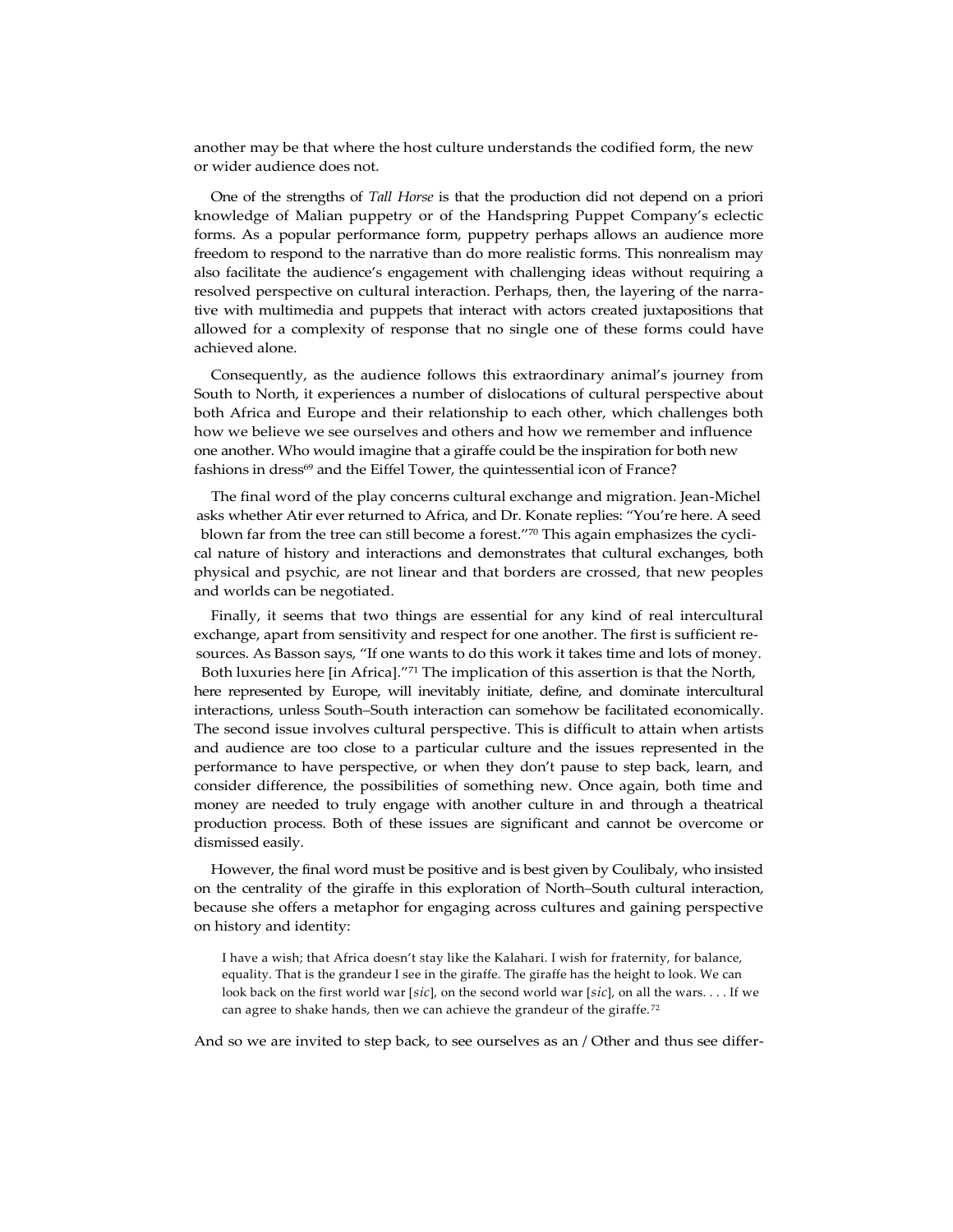ence differently and the local in relation to the global, the self in relation to the Other with some degree of ironic distance.

### **Acknowledgments**

I wish to acknowledge the support of the British Academy in enabling me to present this as a research paper at the 2007 International Federation of Theatre Research Conference in Stellenbosch, South Africa. I also wish to acknowledge the drama department at the University of Stellenbosch, which invited me to work in the department on a research fellowship that was simultaneous with the Handspring and Sogolon puppet companies' workshops and rehearsals in the department's theatre for the 2004 production of *Tall Horse*. I would like to thank Marthinus Basson for his willingness to discuss the project with me when I returned to the material in 2007, and to Petrus du Preez, who made primary research material, including videos of workshops and interviews with Yaya Coulibaly and Kofi Kôkô at University of Stellenbosch, available to me.

## **Endnotes**

1. Julie Holledge and Joanne Tompkins, *Women's Intercultural Performance* (London: Routledge, 2000), 7.

2. Daryl Chin, 'Interculturalism, Postmodernism, Pluralism,' in *Interculturalism and Performance: Writings from PAJ* (New York: PAJ Publications, 1991), 83–95.

3. Una Chaudhuri, 'Working Out of Place,' in *Staging Resistance: Essays on Political Theatre*, ed. Jeanne Colleran and Jenny S. Spencer (Ann Arbor: University of Michigan Press, 1991), 193.

4. Peter Brook, 'The Culture of Links,' in *The Intercultural Performance Reader*, ed. Patrice Pavis (London: Routledge, 1996), 63–66.

5 . Helen Gilbert and Jacqueline Lo, *Performance and Cosmopolitics: Cross-cultural Transactions in Australasia* (London: Palgrave Macmillan, 2007).

6. Rustom Bharucha, *Theatre and the World: Performance and the Politics of Culture* (London: Routledge, 1993), 4.

7. Ibid., 92.

8. Ibid., 155.

9. Richard Schechner, *The End of Humanism: Writings on Performance* (New York: Performing Arts Journal Publications, 1982), 99.

10. Rustom Bharucha, *The Politics of Cultural Practice: Thinking through Theatre in an Age of Globalization* **(**London: Athlone, 2000).

<sup>11</sup> Bharucha, *Theatre and the World,* 5.

<sup>12</sup> Mary Jo Arnoldi, 'The Sogow—Imagining a Moral Universe through Sogo bò masquerade,' in *Bamana: The Art of Existence*, ed. Jean-Paul Colleyn (New York: Museum for African Art, 2001), 93n1. I draw heavily on Arnoldi's work to contextualize the Sogolon Puppet Company, as she has written the seminal research on Sogo bò puppet masquerade.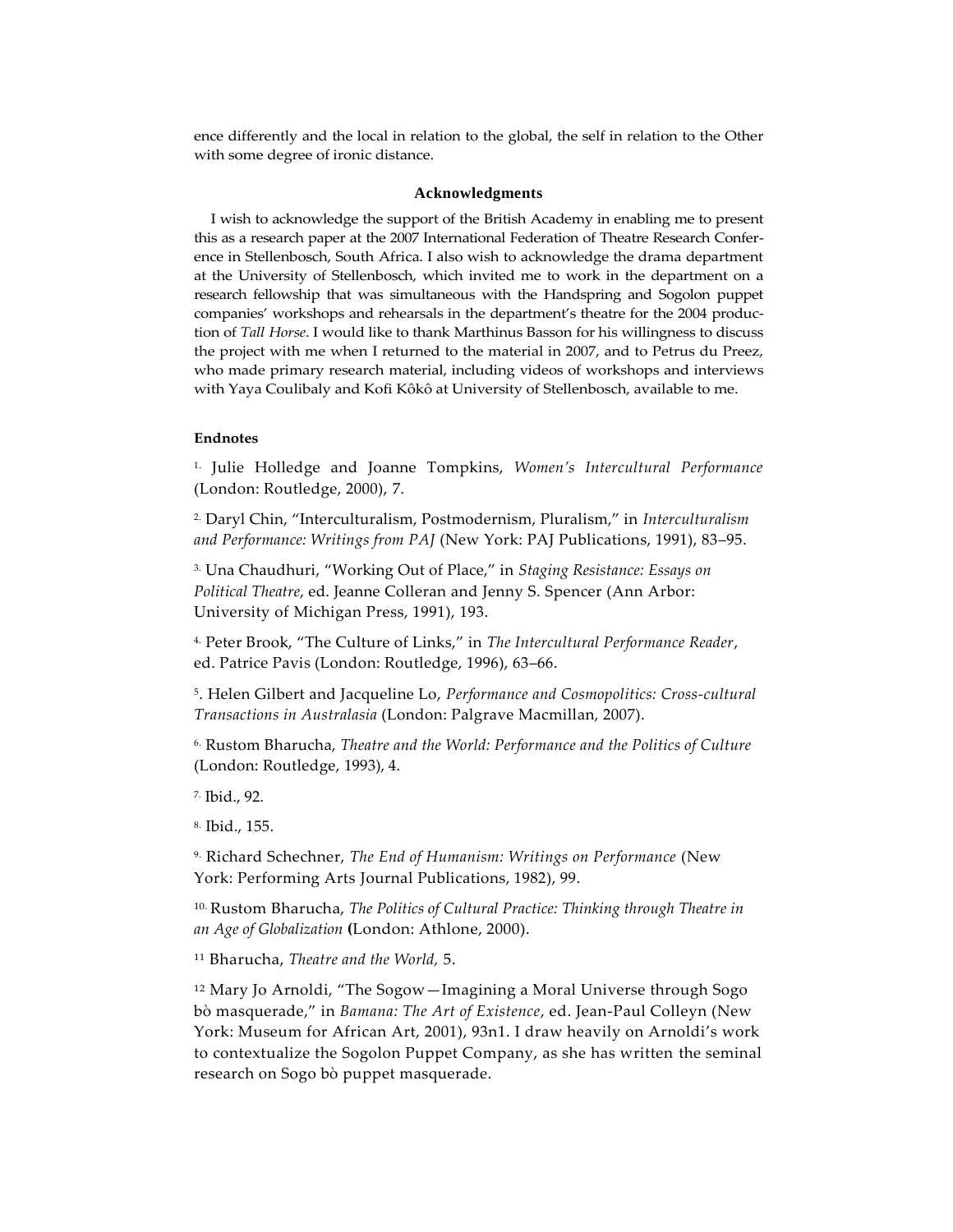<sup>13</sup> Mary Jo Arnoldi, 'Performance, Style, and the Assertion of identity in Malian Puppet Drama,' *Journal of Folklore Research* 25, nos. 1–2 (1988): 87–100, esp. 87–89.

<sup>14</sup> Mary Jo Arnoldi, *Playing with Time* (Bloomington: Indiana University Press, 1995), 24–35.

<sup>15</sup> I use the term "Bamana," as opposed to "Bamara," which was a French ethnological term adopted from Fula, Arab, and Berber informants, who used the term 'Bambara' to refer to those 'who refuse to pray'; see Rene A. Bravman, 'Islamic Ritual and Practice in Bamana Ségou—the 19th Century 'Citadel of Paganism,'' in *Bamana*, 36.

<sup>16</sup> Arnoldi, "Performance, Style," and "The Sogow," 77.

<sup>17</sup> Mary Jo Arnoldi, "Bamana and Bozo Puppetry of the Segou Region Youth Societies," in the collection of Joan and Charles Bird, Department of Creative Arts, Purdue University (c.1976), 2.

<sup>18</sup> In 2004, there was an exhibition of Yaya Coulibaly's collection of Malian puppets in Cape Town; Janni Donald interviewed Coulibaly for the catalog, which includes outlines of these different contexts and approaches to the Bamana masks and puppets.

<sup>19</sup> Arnoldi, 'Performance, Style,' 96.

<sup>20</sup> See Jean-Paul Colleyn's opening acknowledgments in *Bamana*, 7.

<sup>21</sup> Arnoldi, 'Bamana and Bozo Puppetry,' 9.

<sup>22</sup> Arnoldi, 'The Sogow,' 37, 40–42.

<sup>23</sup> Jane Taylor and the Handspring Puppet Company, *Ubu and the Truth Commission* (Cape Town: University of Cape Town Press, 1997).

<sup>24</sup> The text for *Tall Horse* was written by Khephra Burns, and the 2005 version for the stage has been published in Mervyn Millar, *Journey of the Tall Horse: A Story of African Theatre* (London: Oberon Books, 2006). All future references to the play come from this copy of the text.

<sup>25</sup> Jane Taylor has since edited a conceptually and visually rich overview of the company, with six essays that explore many aspects of its work: namely, the trajectory of its aesthetics and the significance of this company's work for puppetry as a form. The book is titled *Handspring Puppet Company* (Johannesburg: David Krut Publishing, 2009). Prior to this, Carolyn Christov-Bakargiev's book *William Kentridge* (Société des expositions du Palais Beaux-Arts de Bruxelles / Vereniging voor Tentoonstellingen van het Paleis voor Schone Kunsten Brussel, 1998) covered exhibitions of his work in Munich (October 1998) and at the Serpentine, London (1999). These exhibitions included his collaborative work with the Handspring Puppet Company.

<sup>26</sup> Kohler outlined the development of Handspring's puppetry in a documentary made to contextualize *Tall Horse* for SABC-TV 2 titled *Our Nation*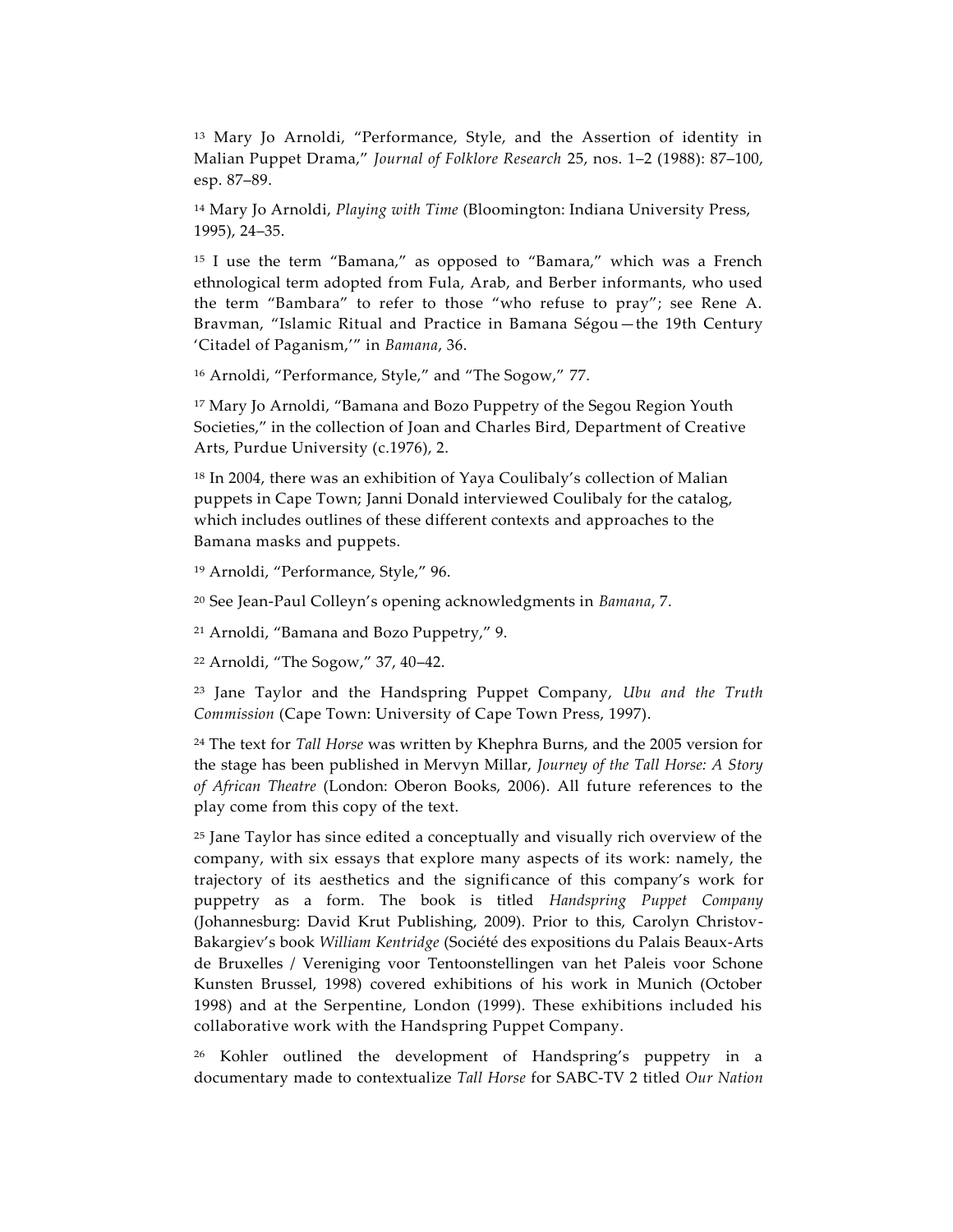*in Colour: Sticks and Strings* (produced by Simon Damast and directed by Jemima Spring, broadcast 30 December 2004). Adrian Kohler outlines his approach to puppetry in his chapter titled 'Thinking through Puppets,' in *Handspring Puppet Company*, 42–147.

<sup>27</sup> See Christov-Bakargiev's overview of Kentridge's work in *William Kentridge*, including some of his line drawings and stills for these plays; see also *<http://www.handspringpuppet.co.za/html/frameind.html>* for images of the various Handspring productions.

<sup>28</sup> For details, see Arnoldi, *Playing with Time.*

<sup>29</sup> *Sogo* in Bamana means 'animal' or 'horse'; it is also the name used for puppets and masks that represent animals. *Jan* means 'tall.'

<sup>30</sup> Burns, *Tall Horse*, 242.

<sup>31</sup> Millar, *Journey of the Tall Horse,* 120.

<sup>32</sup> Erica Fischer-Lichte, J. Riley, and M. Gissenwehrer, eds., *The Dramatic Touch of Difference: Theatre, Own and Foreign* (Tübingen: Günter Narr Verlag, 1990), 283.

<sup>33</sup> Burns, *Tall Horse*, 241.

<sup>34</sup> Ibid., 255.

<sup>35</sup> Ibid., 263.

<sup>36</sup> Homi Bhabha, 'Difference, Discrimination and the Discourse of Colonialism,' in *The Politics of Theory*, ed. Francis Barker et al. (Colchester, UK: University of Essex Press, 1983), 202.

<sup>37</sup> Homi Bhabha, *The Location of Culture* (London: Routledge, 1996), 122.

<sup>38</sup> Burns, *Tall Horse*, 253.

<sup>39</sup> Ibid., 12.

<sup>40</sup> Much has been written about exotic exhibitions of animals and humans, but take, for example, the comment on references to lions in George Eliot's *Adam Bede* that suggests that 'animals in captivity became symbols of British exploration and power'; see Nancy Henry, *George Eliot and the British Empire* (Cambridge: Cambridge University Press, 2002), 22. See also Robert Bogdan, *Freak Show: Presenting Human Oddities for Amusement and Profit* (Chicago: University of Chicago Press, 1988); Guillermo Gómez-Peña, with Elaine Peña, *Ethno-techno: Writings on Performance, Activism, and Pedagogy* (New York: Routledge, 2005); and Robert J. Hoage and William A. Deiss, eds., *New Worlds, New Animals: From Menagerie to Zoological Park in the Nineteenth Century* (Baltimore: Johns Hopkins University Press, 1996).

<sup>41</sup> Burns, *the Tall Horse*, 254–55.

<sup>42</sup> Ibid., 256.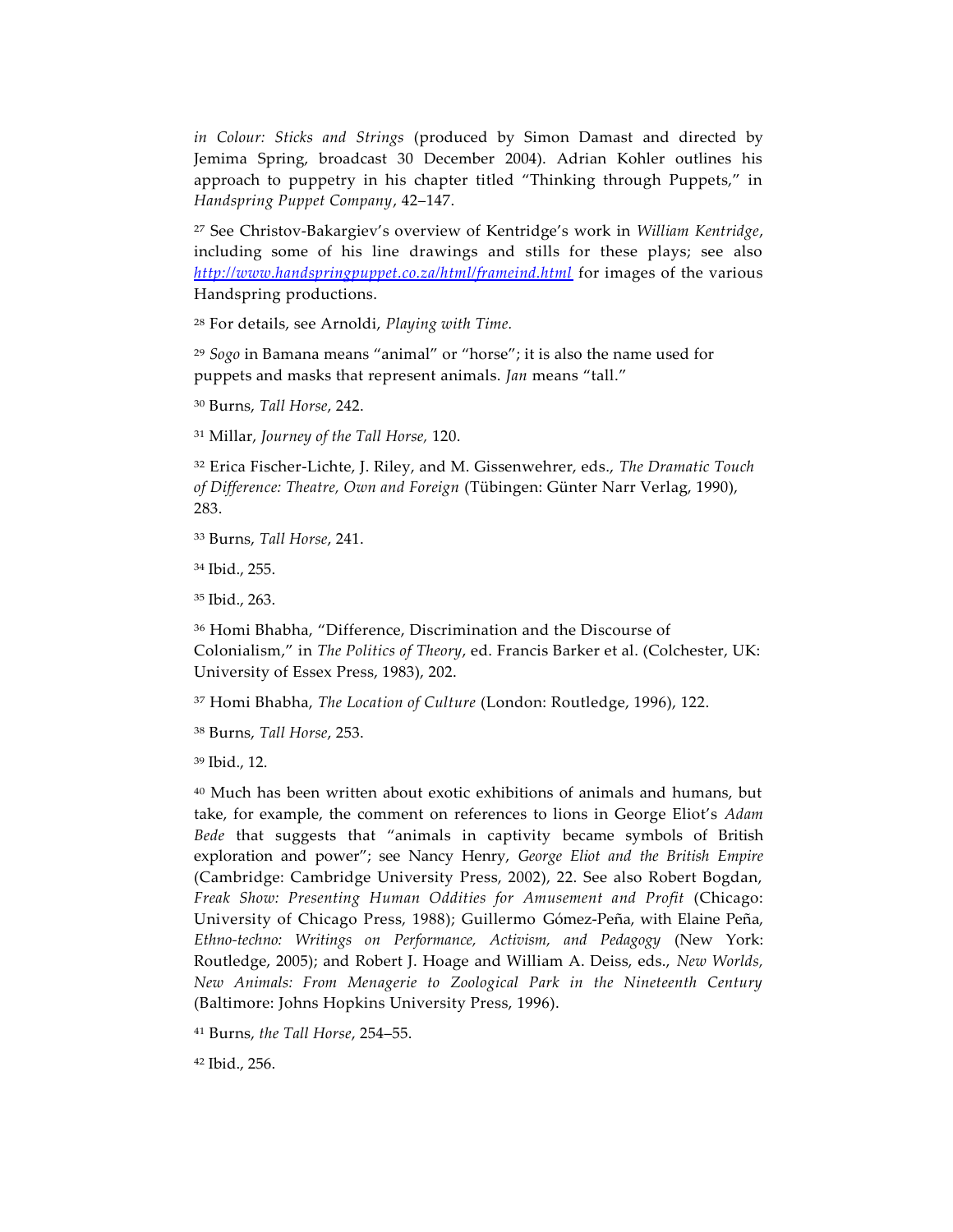<sup>43</sup> Ibid., 258.

<sup>44</sup> Ibid., 259.

<sup>52</sup> Ibid., 246.

<sup>53</sup> For visual images of the range of puppets for the production, see *http://www.handspringpuppet.co.za/ html/frameind.html* (accessed 14 January 2010).

<sup>45</sup>Ibid., 262.

- <sup>46</sup> Ibid., 267.
- <sup>47</sup> Ibid., 255.
- <sup>48</sup> Ibid., 244.
- <sup>49</sup> Ibid., 265.

<sup>50</sup> Ibid., 266.

<sup>51</sup> Ibid., 271.

<sup>54</sup> Yvette Coetzee, 'Visibly Invisible—How Shifting the Conventions of the Traditionally Invisible Puppeteer Allows for More Dimensions in Both the Puppeteer–Puppet Relationship and the Creation of Theatrical Meaning in *Ubu and the Truth Commission," South African Theatre Journal* 12 (1998): 35–51.

<sup>55</sup> Bill Ashcroft, 'Interpolation and Post-colonial Agency,' *New Literatures Review*, nos. 28–29 (1994–95): 176–89.

<sup>56</sup> Ibid., 183.

Millar, *Journey of the Tall Horse,* 61; and Petrus du Preez, 'Ikoon en Medium: Die Toneelpop, Masker en Akteurmanipuleerder in Afrika-performance' (Ph.D. diss., University of Stellenbosch, 2007), 209–10, 225–26 (unpublished).

<sup>58</sup> Millar, *Journey of the Tall Horse*, 51.

<sup>59</sup> Marvin Carlson, 'Brook and Mnouchkine Passages to India?' in *Intercultural Performance Reader,* 79–92, quote on 81.

<sup>60</sup> Ibid., 82.

<sup>61</sup> Marie Kruger, 'Poppespel: 'n Ondersoek na die Historiese Ontwikkeling, die Spelbeginsels, Karakter en Gebruiksmoontlikhede van die Toneelpop' (M.A. thesis, University of Stellenbosch, 1987), 81–83 (unpublished).

<sup>62</sup> For example, the extended hunting scene was originally improvised in the traditional Sogo bò tradition; voiceless, with puppets and lasting twenty minutes, it was cut to a much shorter final version, also silent, with music, and with the small giraffe being represented by hand-carved giraffe in the hands of the large embodied puppet—a compromised mixture of the difference performers' styles.